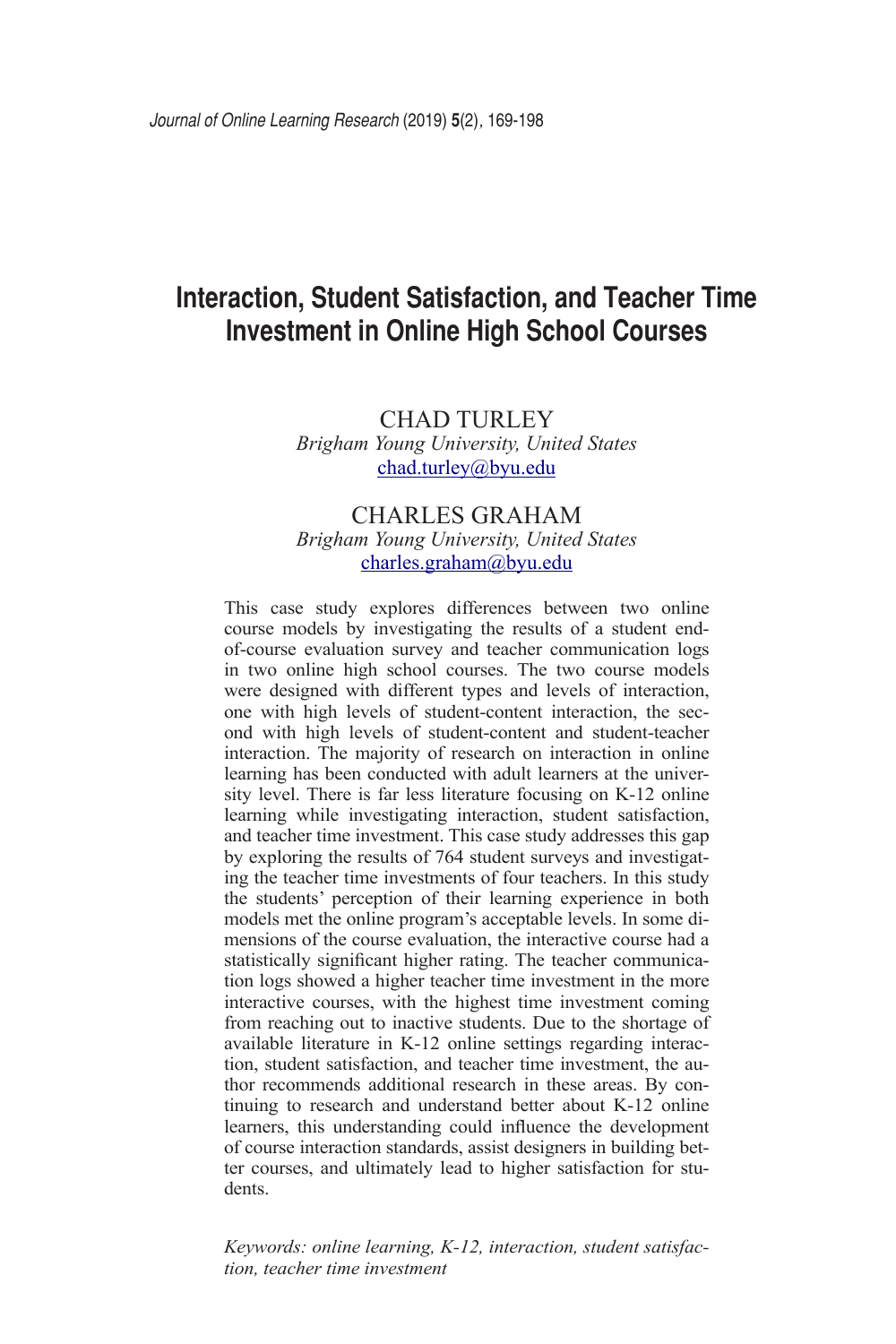#### **INTRODUCTION**

Online learning enrollments continue to grow at both the K-12 and university levels (Allen & Seaman, 2017; Gemin, Pape, Vashaw, & Watson, 2015). Historically, distance education began as an independent form of study, which allowed students to receive and submit material through the mail. Correspondence courses relied heavily on content interaction with the self-instructional course packet mailed to students to complete on their own. Correspondence courses looked to address and improve educational issues of access, efficiency, and scale (Annand, 2007). Independent study has been called self-directed learning, with course activities completed by a student with little to no oversight (Annand, 2007). Lack of supervision and appropriate interaction between the teacher and student, could result in transactional distance (Moore,1993), requiring learner autonomy to increase. In past iterations of independent study, students working independently, without instructor or peer interaction, and were found to be difficult for some students (Anderson, 2003; Jung, Choi, Lim, & Leem, 2002). More recently, those researching K-12 online learning report higher levels of interaction in online courses that can lead to improved student motivation (Murphy & Rodríguez-Manzanares, 2009), higher completion rates (Hawkins, Graham, Sudweeks, & Barbour, 2013), and increased sense of presence (Borup, Graham, & Davies, 2013).

Attrition rates tend to range between 15-50% higher in online programs than in traditional classrooms (Bambara, Harbour, Davies, & Athey, 2009). Researchers have found that online course interactions can improve several student concerns such as isolation, dissatisfaction, technology issues, and boredom (Garrison & Cleveland-Innes, 2005; Roblyer, 2006; Swan, 2001). Opportunities for student interactions in an online course can be critical in avoiding students feeling isolated, developing a sense of course community, and achieving academic success (Oviatt, Graham, Borup, & Davies, 2016).

After 25 years of K-12 online learning practice in the United States, there are limited amounts of published research investigating if more interaction leads to higher student satisfaction in K-12 contexts (Barbour, 2010). The majority of current research in online learning interactions tends to focus on adult learners in the university setting. A few studies, with college student participants, suggest a correlation when student-content, studentstudent or student-teacher interaction goes up, and so does student satisfaction (Anderson, 2003; Bernard et al., 2009; Bernard, Borokhovski, Schmid, Tamin, & Abrami, 2014; Eom, Wen, & Ashill, 2006; Kuo, Walker, Schroder, & Belland, 2014; Swam, 2001). Garrett Dikkers (2018) suggested that future K-12 online learning research should focus on student satisfaction, while other researchers noted that few K-12 studies have deeply investigated the relationship of interaction and satisfaction in online learning (Barbour, 2010; Ferdig, Cavanaugh, DiPeitro, Black, & Dawson, 2009).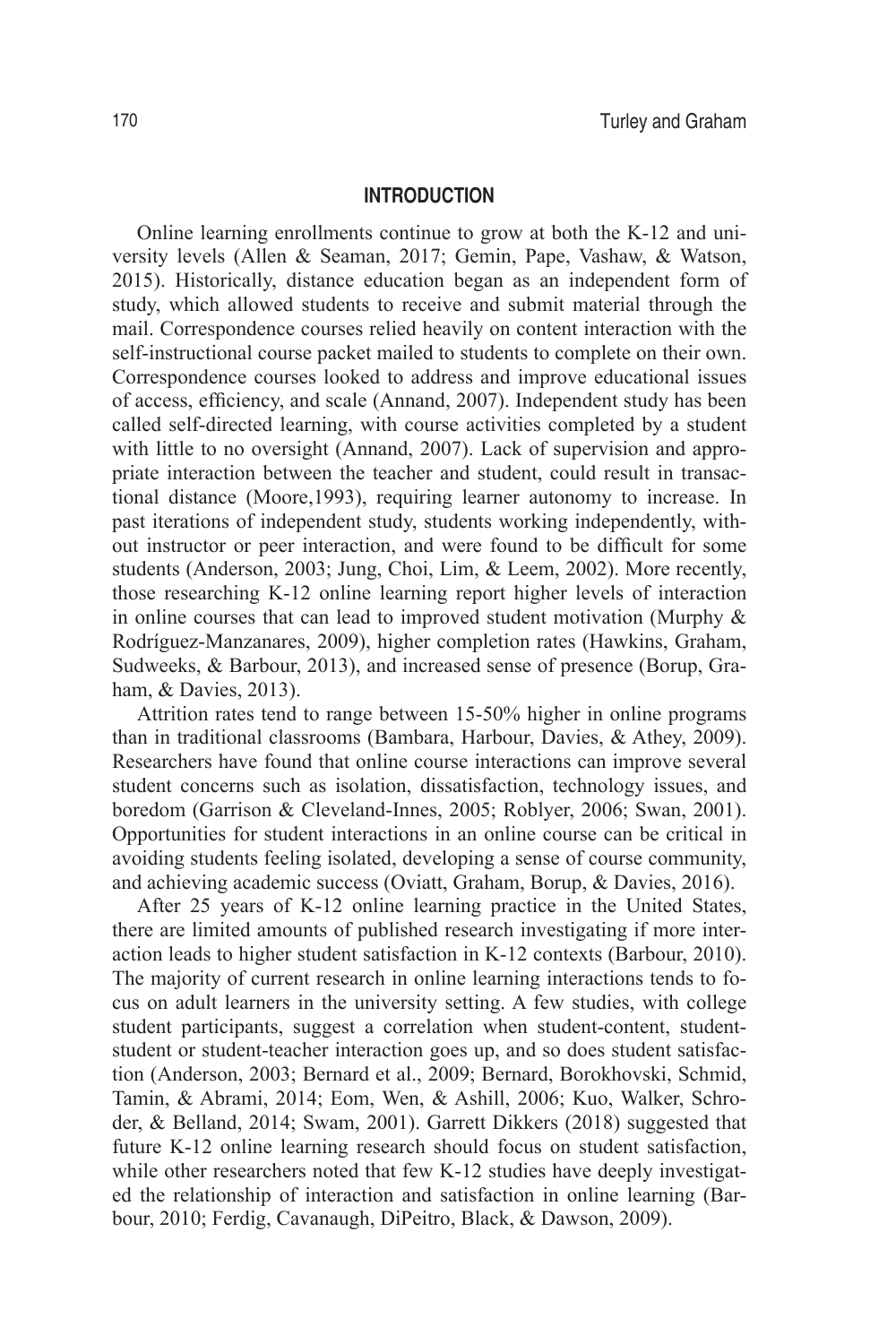This case study explored the differences between two online course models by investigating the results of a student end-of-course survey and teacher time logs. The process used in this case study can best be explained as an exploration to examine current online course design, with improvement as the goal. This understanding could influence the development of course interaction standards, assist designers in building better courses, and ultimately lead to higher satisfaction for students.

#### **LITERATURE REVIEW**

Large numbers of students continue to take online courses at both the secondary and post-secondary levels, with the latest figures showing enrollments trending upward (Allen & Seaman, 2017; Gemin, Pape, Vashaw, & Watson, 2015). While the first K-12 online schools and programs began 15-20 years ago, distance education has been used by students for over 100 years (Matthews, 1999; Watson et al., 2015). Distance education allows instruction and learning to occur, even though the student and teacher are not geographically together (Matthews, 1999). In the evolution of distance education to online learning, opportunities for interactions have increased. Correspondence courses allow learners and instructors to interact. However, the time lag in providing feedback and communication can be substantial when communicating by mail. More recent technologies such as video conferencing, email, and learning management systems, have made it easier to promote higher levels of communication in the online environment. Also, those developing online learning models suggest more communication in learning environments leads to improved learning outcomes and increased student success (Bernard et al., 2009; Bernard et al., 2014; Borup et al., 2013; Garrison & Cleveland-Innes, 2005; Swan, 2001). Therefore, "failure to fully consider the relational dynamics in the online setting may produce greater feelings of isolation among distance learners, reduced levels of student satisfaction, poor academic performance, and increased attrition" (Woods & Baker, 2004, p. 1). Given the continuous growth and developing communication tools, it is essential to look for ways to increase student satisfaction regularly.

## **Student Satisfaction**

Moore (2011) defined student satisfaction as students having success and a good experience while learning online. Student satisfaction, in any learning environment, can be difficult to measure. So why measure it? Students spend considerable time, effort and money to receive a quality education and should perceive their online learning experience as being high value (Bollinger & Erichsen, 2013). Studies have shown that student satisfaction can influence student motivation (Borup et al., 2013). The Online Learning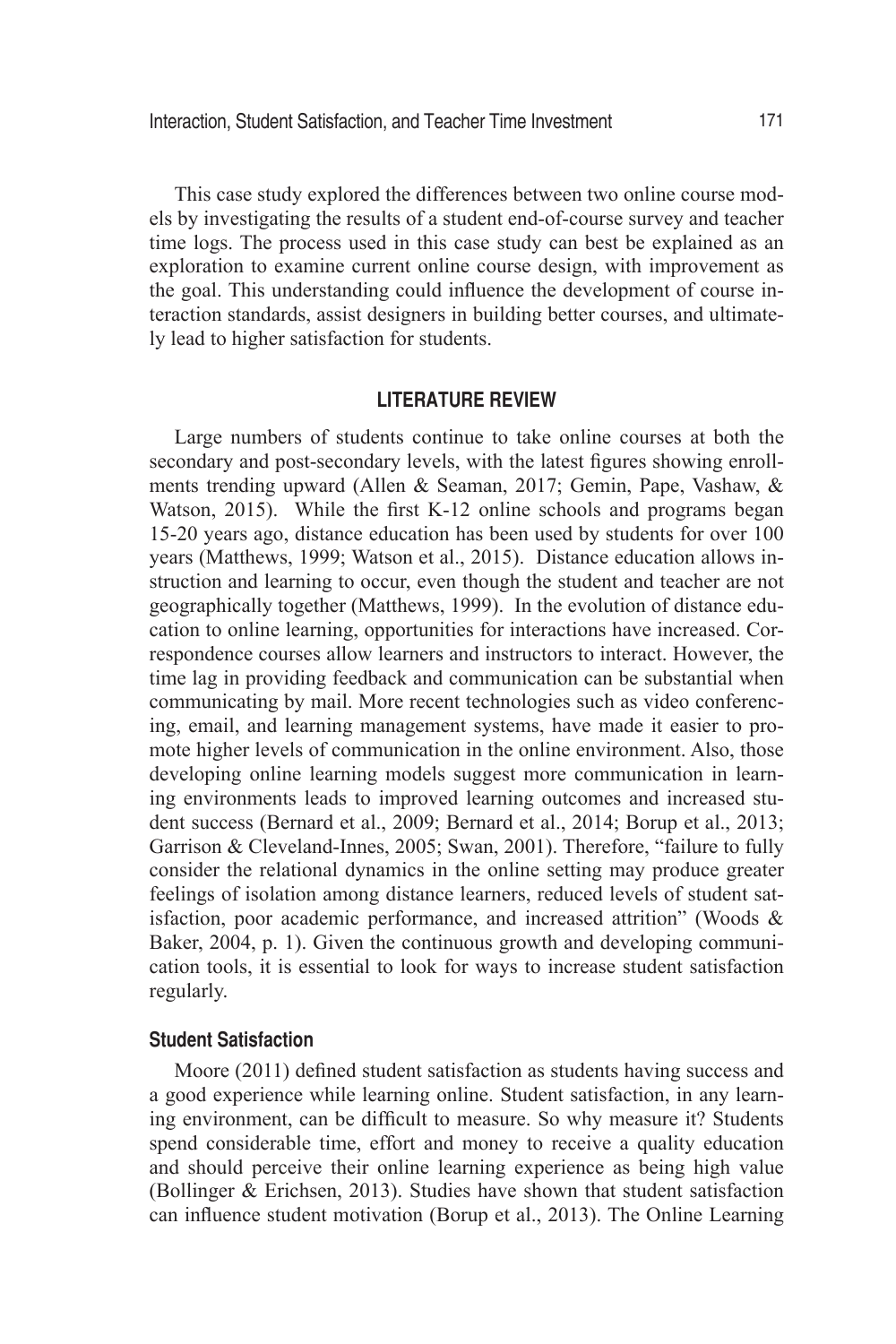Consortium (OLC) state in their Five Pillars of Quality Online Education that "Student satisfaction reflects the effectiveness of all aspects of the educational experience" (Sinclaire, 2013, p. 3). OLC also notes that the most critical key to continuous learning is student satisfaction (Sinclaire, 2013). Lastly, there is research that suggests student satisfaction can decrease attrition rates and influence students to take more online courses (Hawkins et al., 2013). Many educational entities view their online students as customers, making their satisfaction essential to retention and recruitment efforts (Emery, Kramer, & Tian, 2001).

In a study involving 397 students, Eom et al. (2006) identified several factors essential to student satisfaction related to teacher interactions. The study highlighted that students wanted frequent teacher feedback, teacher facilitation of learning in the course, and teachers having strong content knowledge. In a similar study, conducted over three years at a university, researchers surveyed 553 undergraduate and graduate online students to investigate levels of satisfaction with online learning (Cole, Shelley, & Swartz, 2014). Results showed 46% of the students were satisfied with their course, citing convenience, structure, and learning preferences as reasons. The data showed that 54% of students were dissatisfied with their online course. The highest reported reason for dissatisfaction, noted by 33% of students, was lack of teacher and peer interaction. Another 8% of students were dissatisfied with their teacher's facility with online instruction (Cole et al., 2014). This research adds to the evidence that online interactivity links to student satisfaction.

# **Interaction Linked to Student Success**

The interactions students experience in the online environment are much different than in face-to-face courses. For example, in the traditional classroom verbal and nonverbal communication can close the psychological distance between the teacher and student. Online teachers are limited in many instances to written communications, which do not have the benefits of voice cues or body language (Murphy & Rodríguez-Manzanares, 2009). What remains the same is that interaction is an essential element in all types of educational settings, perhaps if not more so in the online environment (Swan, 2001). The positive influence of interaction in online learning has been documented by educational researchers in both postsecondary (Eom et al., 2006; Swan, 2001) and K-12 settings (Borup et al., 2013; Cavanaugh et al., 2009).

Before the explosive growth in online learning, Moore (1989) developed a theoretical framework for distance education interactions. Moore's interaction classification has been used thoroughly to examine online learning interactions in higher education settings. The framework identifies a three-part interaction scheme that includes student-content, student-teacher, and studentstudent interaction.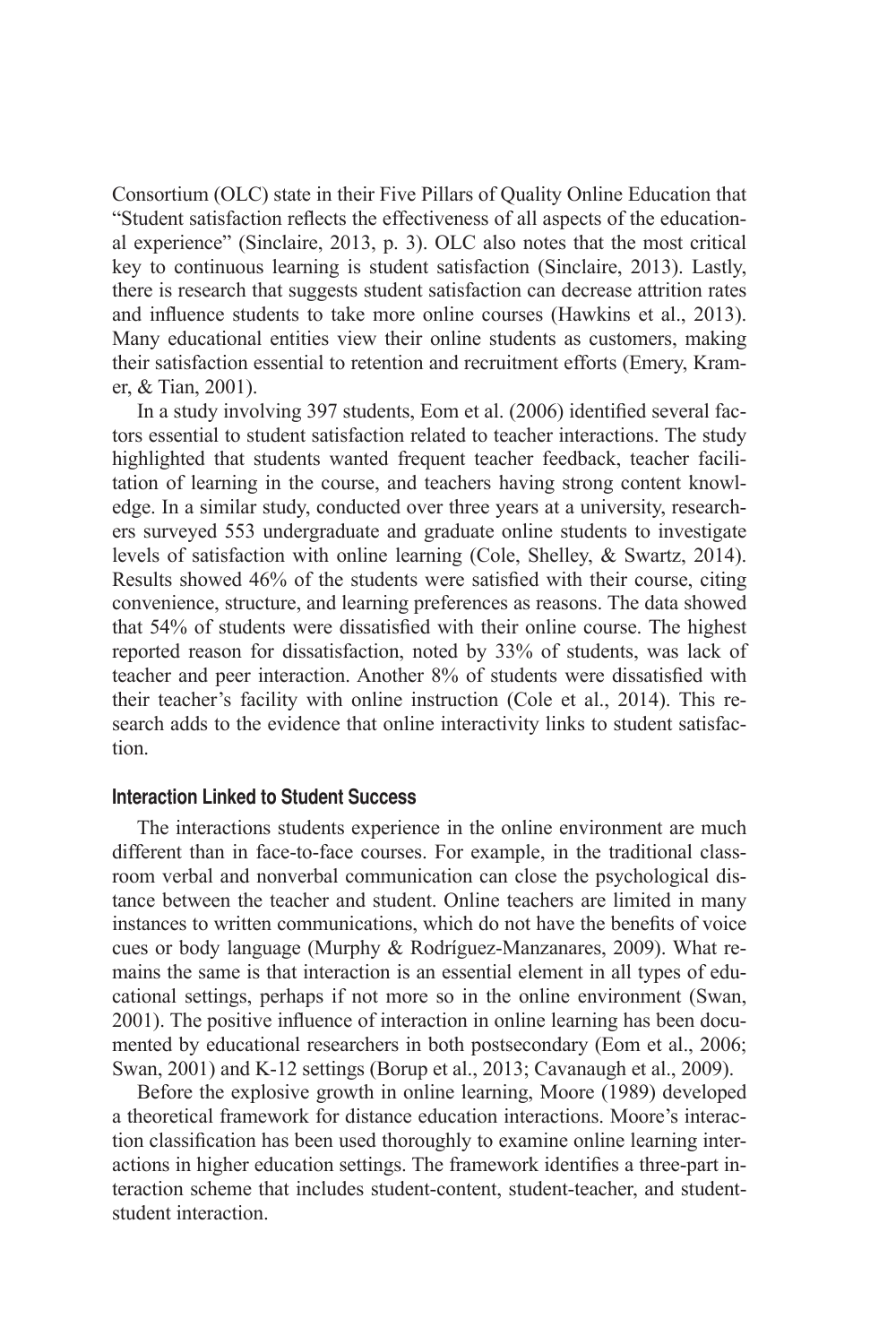Student-content interaction refers to how students interact with textbooks, instructional videos, and other learning materials. This form of interaction tends to be one-sided as information flows to the student from the subject matter. Kuo et al. (2014) reported a positive correlation between student-content interaction and student satisfaction at the postsecondary level. There is limited literature on K-12 studies that have investigated and found a positive effect from student-content interaction on student achievement in online courses.

Student-teacher interaction includes asynchronous communications through discussion boards and email as well as synchronous communication through chat and video conferencing (Anderson, 2003). This form of interaction is a two-way communication between the student and teacher. Moore (1989) believed high quality and frequency of student-teacher interaction is required to have a successful distance learning experience. A few online K-12 studies have reported a positive effect between this form of interaction and motivation (Murphy & Rodríguez-Manzanares, 2009), attrition (Roblyer, 2006), and academic dishonesty (Watson, 2007). The post-secondary research has presented a much more robust case related to student-teacher interaction and a positive effect on student perceived learning and satisfaction (Jung et al., 2002; Kuo et al., 2014).

Student-student interaction refers to communications between students. This form of interaction includes collaborative learning that can help develop critical thinking skills and more in-depth knowledge (Anderson, 2003). There is little research in online K-12 settings regarding student-student interaction. A couple studies have documented students' desire for interpersonal communication (Cavanaugh et al., 2009) and that the lack of studentstudent interaction could lead to higher attrition rates (Weiner, 2003). Postsecondary research regarding student-student interaction has reported mixed results. Some studies indicate this interaction has little to no positive effect on student satisfaction (Jung et al., 2002; Kuo et al., 2014) while another study reports it helps increase achievement (Anderson, 2003).

The need for interaction will vary in each online course depending on the types of learners, the personality and philosophy of the teacher, and the course design. Designers and teachers should be made aware of the importance of interactions occurring in their courses. They should continue to explore ways to cope with the difficulty of communication in the online environment, increase opportunities for content impact, and explore new ways for students to engage with one another. Many studies have focused on the definition and description of online interactions such as learner-content, learner-instructor, and learner-learner in online education (Moore, 1989). However, there is little evidence in the K-12 literature that has focused on how high levels of interactions affect student satisfaction.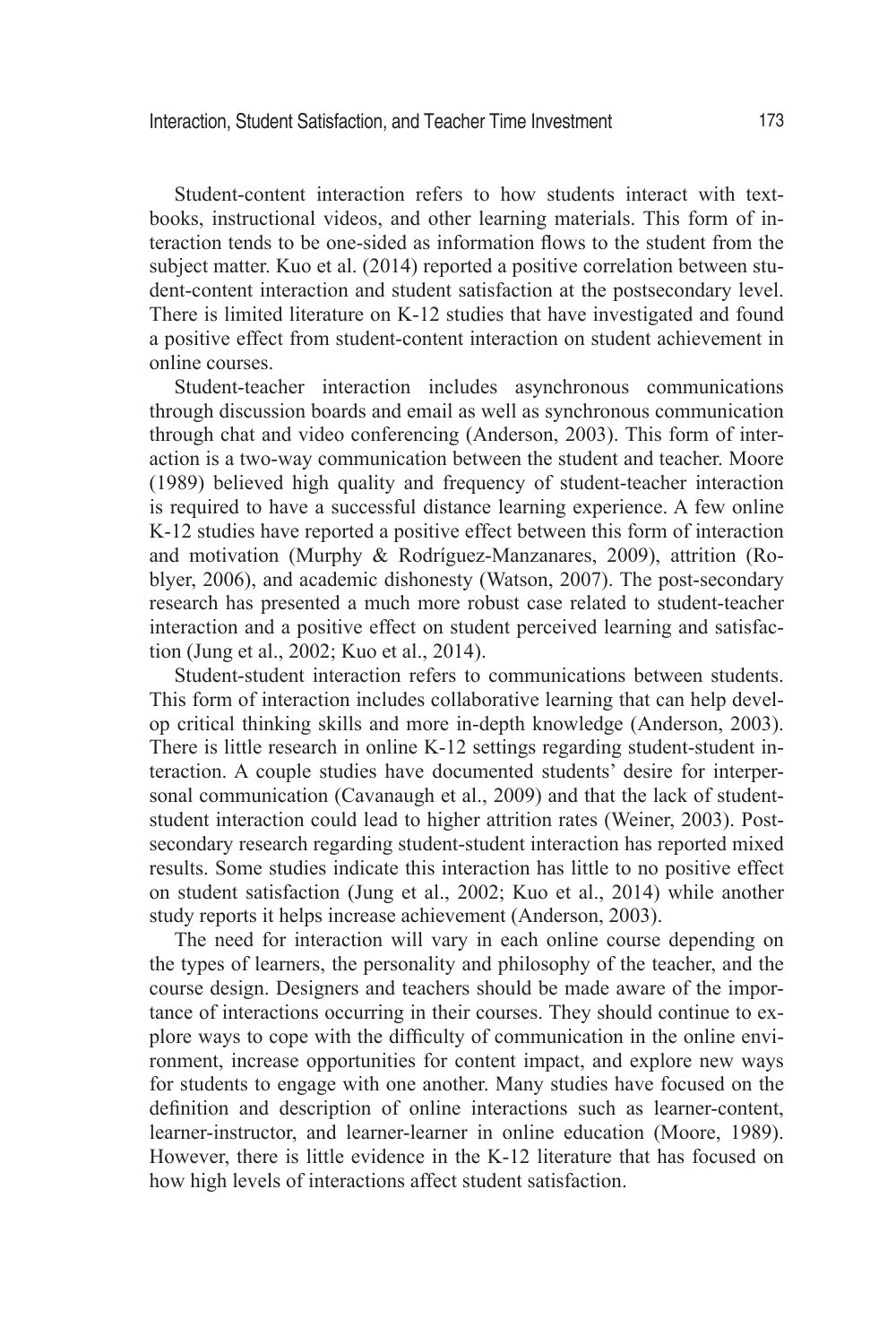#### **Instructor Time Investment**

Research suggests that quality online teaching requires a more substantial time investment from the teacher than the face-to-face classroom (Cavanaugh, 2005; Mandernach, Hudson, & Wise, 2013; Pattillo, 2005, Van de Vord & Pogue, 2012). What seems to be missing from the literature is more research on the distribution of teacher time investment in the various aspects of online teaching. Some studies have concluded that the amount of time required to teach online varies, depending on teacher experience, enrollments, course design, content area, and other factors (Mupinga & Maughan, 2008; Rockwell, Schauer, Fritz, & Marx, 1999).

Van de Vord and Pogue (2012) surveyed 30 faculty members regarding online teaching time investments. Faculty reported that next to grading, student-teacher interaction was the second most time-consuming aspect of online teaching. Mandernach et al. (2013) conducted a study that surveyed 80 full-time online faculty members measuring their time investment estimates spent on different activities during an average week of teaching online. Faculty reported spending their most considerable weekly time investment of 52% grading assignments and providing student feedback. The second largest time investment, at 45%, was student-teacher interactions, such as initiating one-on-one contact with students and answering phone calls and email.

The majority of current research compares online teacher time investment to face-to-face teacher time investment. As online learning research continues, it is crucial to identify and understand the factors that affect the responsibilities of teaching online efficiently. Instructional designers must understand the time investment of teachers when designing courses to get the most efficient use of interactions. The online administration needs this information to decide on the best course design model to use, to fairly pay teachers, and to create training for teachers.

# **Theoretical Framework**

The theoretical framework used for this study was the interaction equivalency theorem as proposed by Anderson (2003). The theorem succeeds and builds on Moore's (1989) three-part model of interaction. In the interaction equivalency theorem, Anderson (2003) suggested learning effectiveness will be achieved as long as an instructional designer designs the course with at least one of the three types of interactions (student–teacher; student-student; student-content) at a high level. Other forms of interaction may be included at lower levels or excluded altogether, and not affect the quality of learning. If a course provides multiple types of interaction, all at a high level, it increases the likelihood of student satisfaction.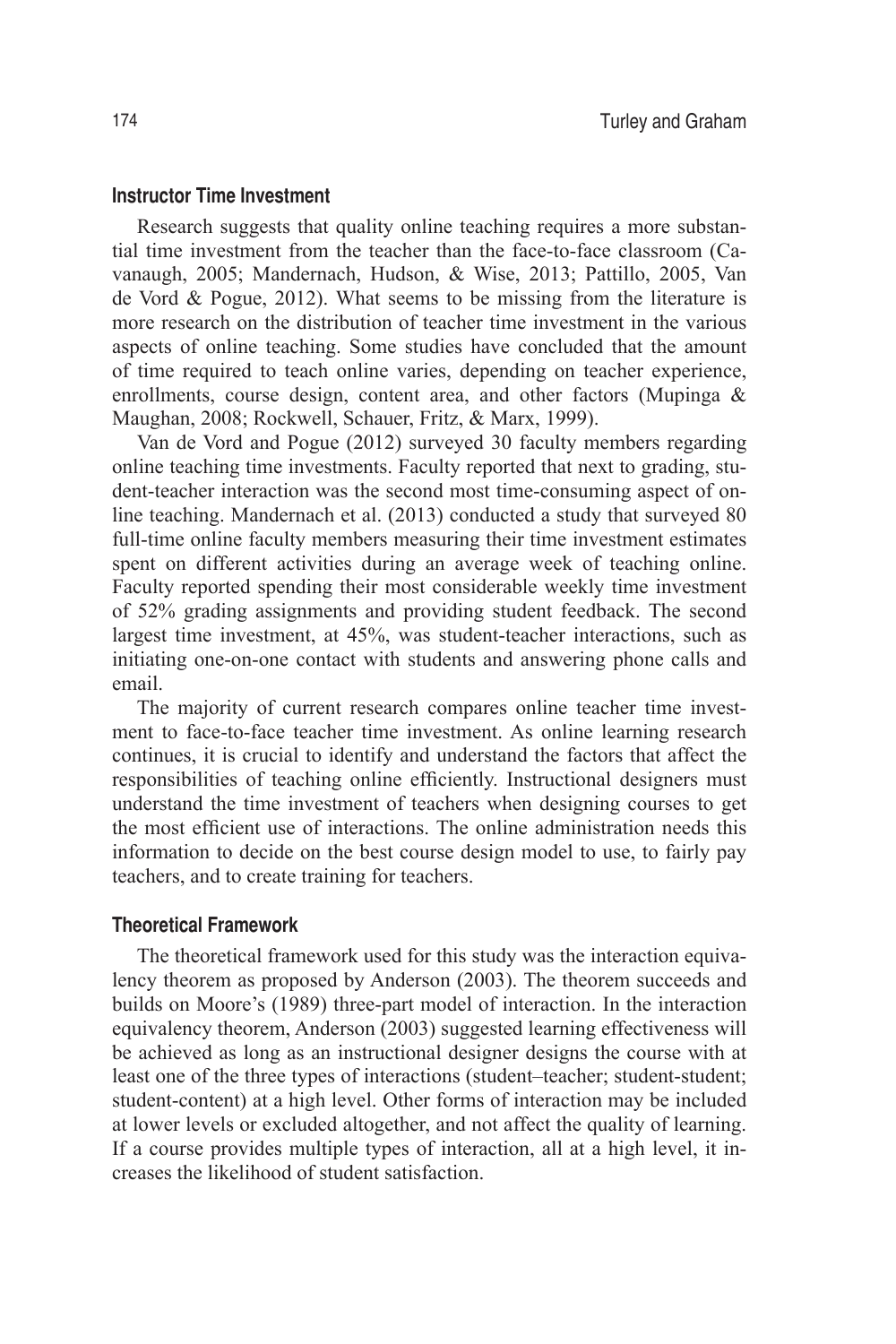Miyazoe and Anderson (2010) proposed that the interaction equivalency theorem focuses on interaction regarding quality and quantity. For example, the theorem assures a quality learning experience in an online course with high levels of student-content interaction, no student-student interaction, and no student-teacher interaction. The second part of the theorem refers to the quantity of interaction. A second example course with high levels in both student-content and student-teacher interactions would likely produce higher student satisfaction but may also increase the workload and time commitment for the student and the teacher.

This study explores differences in student satisfaction and teacher time investment between two online models (a) an independent study model that emphasizes student-content interaction and minimizes other interactions, and (b) a model that adds a teacher who proactively reaches out to interact with students. This understanding could influence the training and development of online teachers, assist designers in building better courses, and ultimately lead to higher satisfaction and academic success for students.

# **METHOD**

The research questions investigated in this study were:

- 1. What differences exist between a correspondence model and a teacherled model of K-12 online learning based upon examining the student end-of-course evaluation survey and the teacher communication log?
- 2. How does interaction affect a student's perception, satisfaction, and completion time in an online course?
- 3. How does interaction affect a teacher's time investment in teaching an online course?

#### **Research Design**

The purpose of this study was to explore what differences exist, if any, between two online course models by investigating the results of a student end-of-course survey and teacher time logs in high school online courses. This cross-case study approach, based on two data sources, further explored online learning student satisfaction and the time investments of the online teacher. Case studies are commonly used in online learning research due to the flexible method and application to a wide variety of contexts (Graham, 2016). Yin (2003) identified case studies as an appropriate methodology for explanatory research because they can analyze contemporary events and can explore descriptive questions.

The process used in this case study can best be explained as an exploration to examine current online course design, with improvement as the goal. For this case study, investigating teachers' interactions with students,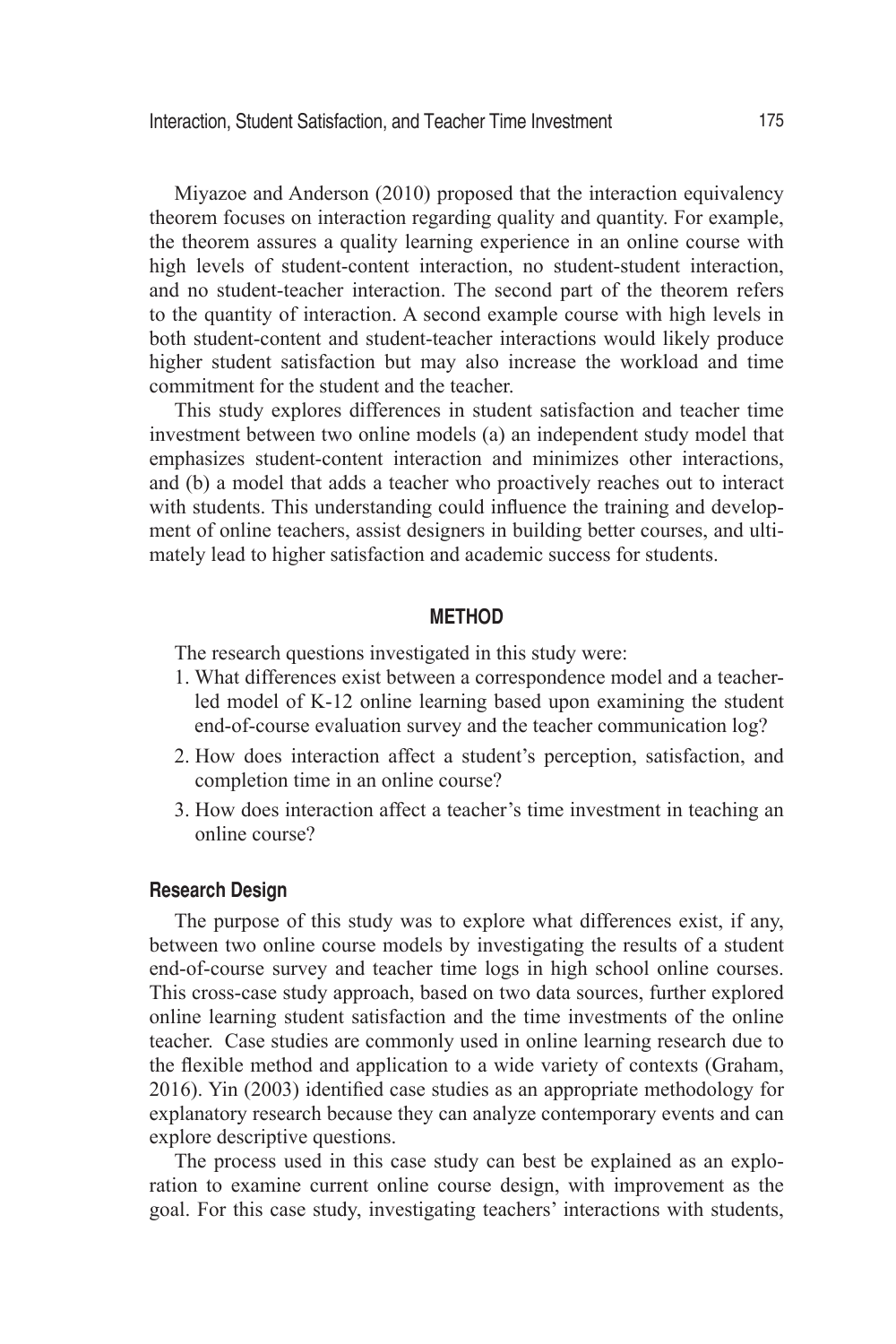student satisfaction data, the topics of interactions such as grading and content questions, and teacher time investments were explored. Yin (2003) noted that a case study is ideal when looking to explore, explain or describe events in the contexts in which they occur. A case study also investigates and brings out details from the perspective of the participants (Yin, 2003). Eysenck (1976) wrote, "sometimes we simply have to keep our eyes open and look carefully at individual cases – not in hope of proving anything, but rather in hope of learning something!" (p. 9). Eysenck described the case study as an exploration, and rather than always working to prove new findings; researchers should give some credibility to the notion of better understanding a topic.

#### **Participants**

The participants in this study were high school students enrolled in secondary level math and English online courses. At the time the data was collected, there were 1,025 students enrolled in the four courses. With open enrollment and a year to complete a course, this is just a snapshot in time, as students were still enrolling and working in the courses. To encourage participation in the course evaluation process, students were told the survey was anonymous, therefore it did not include age, ethnicity or gender. Hence, demographic information of participants is not included in the analysis. This research was exempt from IRB review due to the following (a) use of existing student data that was a part of regular educational practices that was anonymous even to the online learning program (b) use of existing data time logs for instructor-student communication that was part of the regular business practices of the online learning program and were de-identified.

#### **Setting**

This study was conducted at a nonprofit online educational program in the Western U.S. The online program sponsored by a private, denominationally affiliated university, offers more than 550 online courses. Enrollments come from university, high school, and middle school students throughout the United States and in over 90 foreign countries. There are approximately 100,000 online course enrollments per year. Registration is open yearround, with a full year given to complete most courses.

The online program referred to in this study offers two model types of high school online courses and students self-enroll. This study focused on two high school math and two English classes, as both models exist in these subject areas. The two models emphasize different types and levels of interaction. Model One courses are designed with a high level of student-content interaction and a low level of student-teacher interaction. Model Two courses are designed with high levels of both student-content and student-teacher interaction, and with a low level of student-student interaction.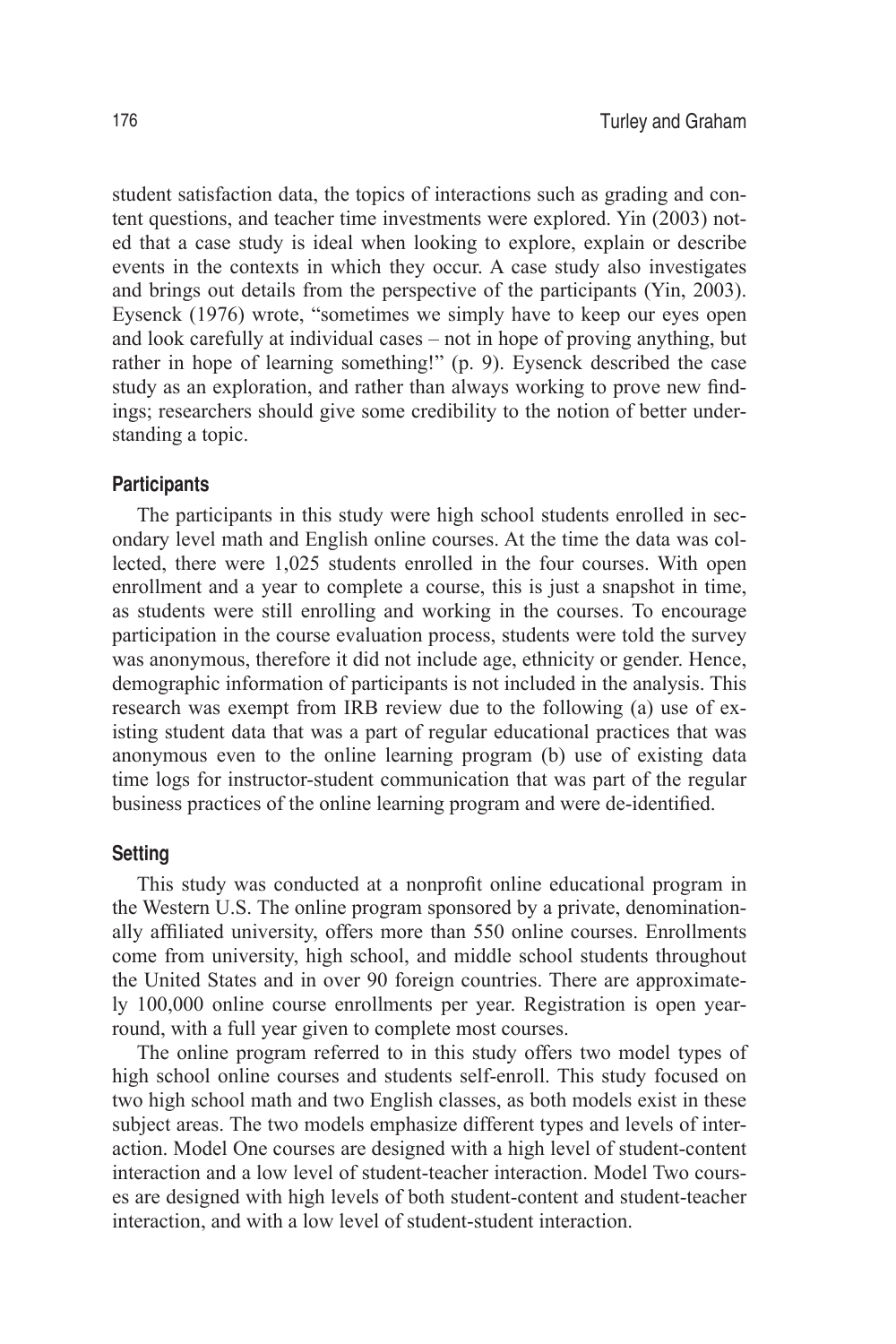The two models exhibit similarities and differences in the course experience. Both models are self-paced, allow a year for completion, include a certified teacher, the same course content, and tutoring/technical support. Table 1 displays the differences in the course experience related to each model's course design.

**Table 1**

| <b>Course Models Descriptions</b> |                   |                                       |  |  |  |  |  |
|-----------------------------------|-------------------|---------------------------------------|--|--|--|--|--|
| Descriptions                      | Model One         | Model Two                             |  |  |  |  |  |
| Interaction design                | Student-content   | Student-content and student-teacher   |  |  |  |  |  |
| Assignments                       | Asynchronous      | Asynchronous and synchronous          |  |  |  |  |  |
| Teacher feedback                  | Limited           | Multiple                              |  |  |  |  |  |
| Communications                    | Student initiated | Teacher and student initiated         |  |  |  |  |  |
| Virtual interactions              | None              | Live teacher lessons and office hours |  |  |  |  |  |
| Peer-to-peer interactions         | None              | Discussion boards (handled by TAs)    |  |  |  |  |  |

Teacher responsibilities for both course models included providing feedback on assignments and answering student-initiated email regarding course content and grading questions. Model two teachers, in addition, conducted synchronous lessons, virtual assignments, and provide live feedback while reviewing work with students. Model two teachers were also expected to post an announcement or send a general email blast weekly to students and contact five to seven students weekly with a personalized email.

#### **Instruments**

The information used for this study was collected from two instruments, an end-of-course student survey and a teacher communication log. Both instruments used in this study were self-reported by participants, which creates a limitation and may not provide an accurate reflection of students' perceptions and teacher activity. Participating teachers were instructed how to track communications, with examples given, and clarification after certain points during the study.

**Instrument one.** The online Student End-of-Course Evaluation Survey (SECES) was developed and currently in use by the online program. The survey contained 12 questions (with multiple parts) related to course and overall experience and was estimated to take students about 10 minutes to complete. For context, the online program has set acceptable standards for courses at 5-8 on the Likert scale questions and a 70% response score on Yes/No questions. This survey was distributed to all students during the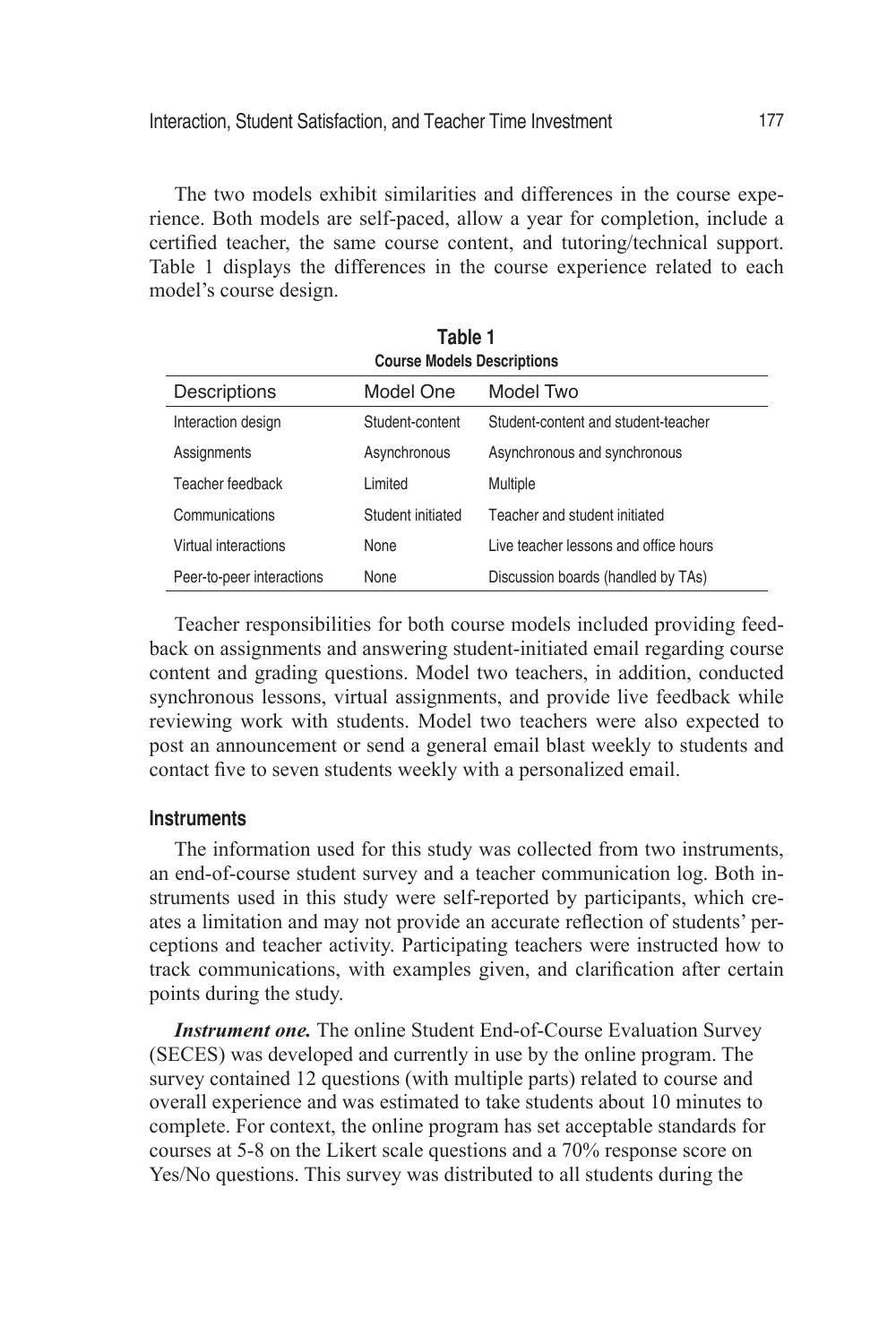end-of-course completion process. All students received a notification that the volunteer survey was anonymous and would not impact their grade in any way.

*Instrument two.* A Teacher Communication Log (TCL) was created for this study to capture student-teacher interaction information for each communication. The log included eight questions and expected teachers to take two to three minutes to complete per interaction logged. Teachers self-reported the information, such as who initiated the communication, how much time the communication required, the mode of communication, and reason for communication.

## **Procedures**

All students were encouraged to complete the existing SECES during the end-of-course completion process. Students received a notification that the survey was anonymous and would not impact their grade. The 764 SEC-ES respondents included in this study completed the course over two years (January 2016- February 2018). An online program administrator collected the data, then shared the requested results with the researcher. The SECES data collection and organization was already in place as part of the online program's course assessment process.

Four online teachers (two for each model) tracked both student and teacher-initiated communications using the TCL. The logs represented communications with all students enrolled in the courses during a four-month period (October 2017- February 2018) and included both students that completed and did not complete during the four-month period. The log was in survey form that allowed the researcher to export the collected data to a spreadsheet for analysis.

#### **Data Analysis**

Descriptive statistics were used to summarize the quantitative data from both instruments identified in this study. One sub-section of the teacher communication log was coded, the communication topic of teacher-initiated and response to teacher interactions. Inter-rater reliability was calculated using two raters and eight possible coding categories into which the interactions were classified (a) content, (b) grading, (c) tech/policy forwarded, (d) encouragement, (e) welcome, (f) inactive, (g) policy, and (h) gratitude. In each category, there was at least 80% initial agreement between coders. Discrepancies were discussed until 100% agreement was reached.

Two researchers individually read and identified themes from the original teacher notes. Themes were categorized based on their perception on the underlying data. Following this step, the two researchers adjusted and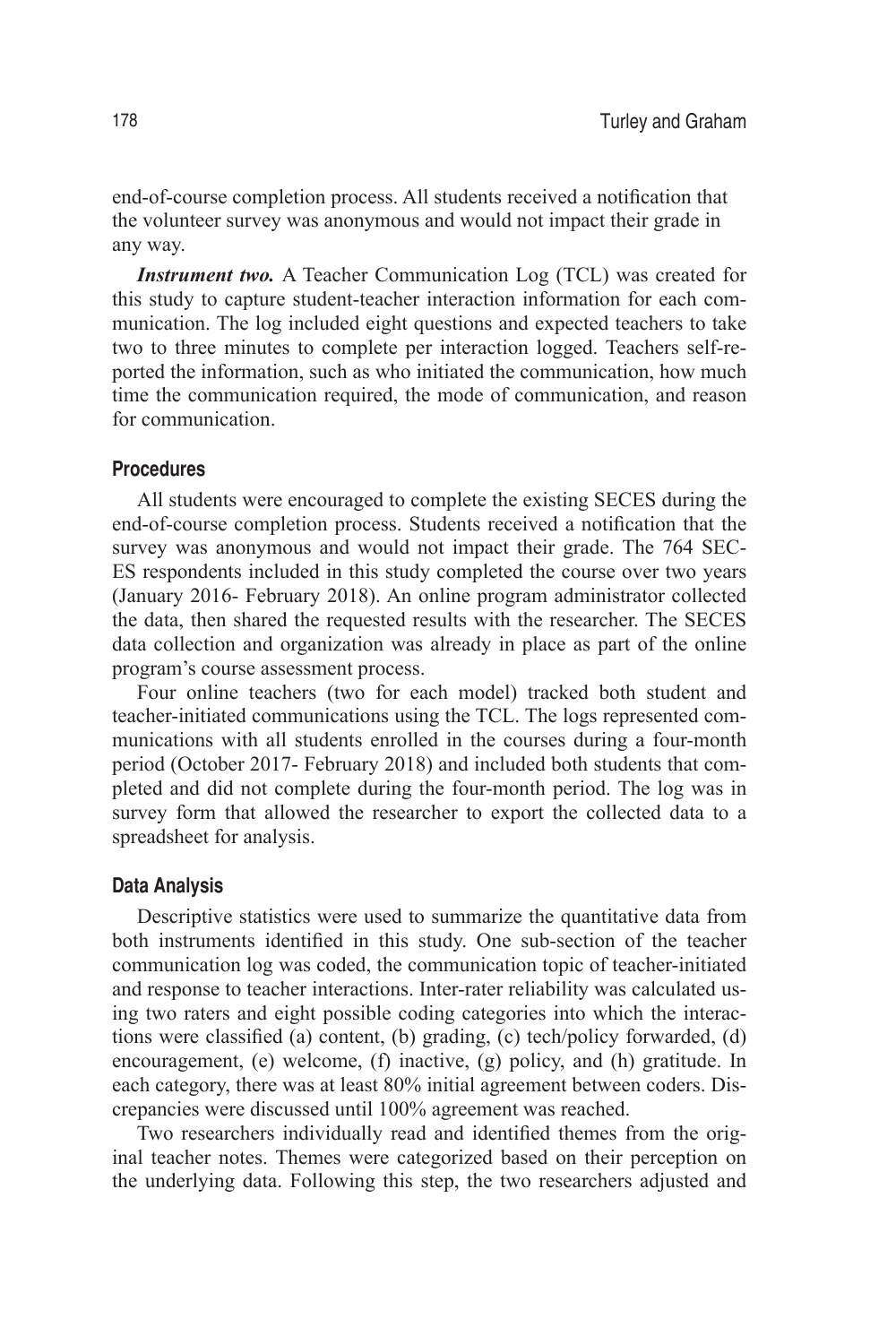integrated their individual coding rubric into a unified coding rubric. The two researchers then attempted a trial coding of the data using the unified rubric to determine ease of use, needed clarification, and categories that could be eliminated or combined. Several iterations were necessary prior to finalization of the coding rubric.

Using the established coding rubric, the first phase of coding was independently conducted by two raters coding the teacher notes into categories. A percent agreement of 86% was reached out of all the coding decisions (529/615) by the two raters. The two raters then revisited and discussed each coding non-agreement through collaboration, using consensus agreement, and the ratings were finalized.

#### **RESULTS**

Findings were organized into four areas related to the research question (a) student perceptions of course quality, (b) student satisfaction, (c) course completion, and (d) teacher time investment.

#### **Student Perceptions of Course Quality**

Tables 2 and 3 provide a summary of 764 total student end-of-course evaluation survey results collected for the case study. For context, the online program has set acceptable standards for courses at 5-8 on the Likert scale questions and a 70% response score on Yes/No questions on the SECES. An independent-samples t-test was conducted to compare the Model One and Model Two course means for each SECES question, with an Alpha value set at  $p < 0.05$ .

Both the math and English course models met the acceptable levels set by the program, in all areas but two. Both the math and English Model One courses scored below the program's acceptable levels in *Meaningful instructor feedback* and *Timely instructor response time*. Overall, the SE-CES results displayed slightly higher ratings in the Model Two versions of the courses, with only two mean scores receiving an equal score for each model. However, the differences were only statistically significant in a few instances as shown in Tables 2 and 3.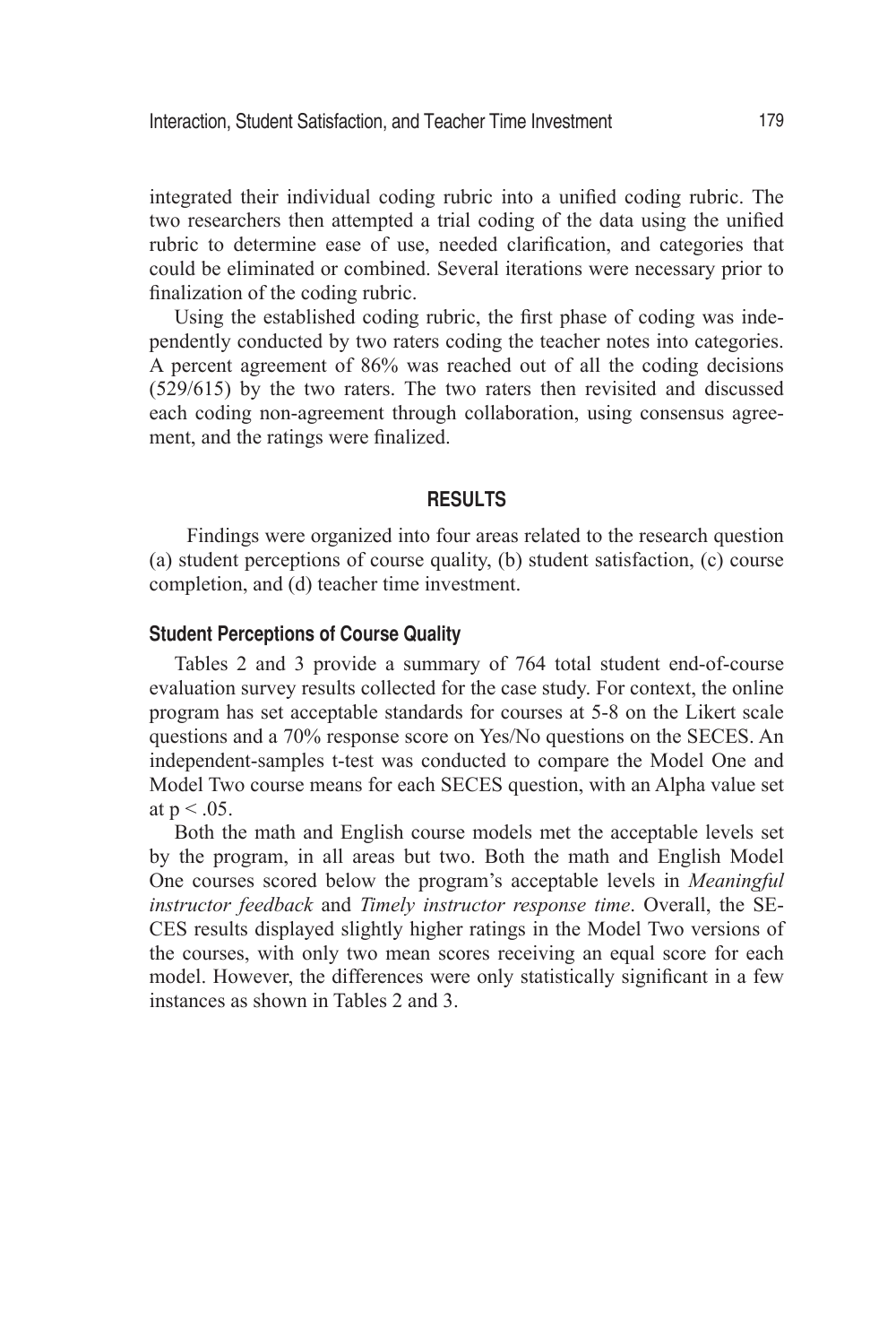|                                    | Model One<br>$(n=250)$ | Model Two<br>$(n=54)$ | t-test  |
|------------------------------------|------------------------|-----------------------|---------|
| Intellectual skills were developed | 5.2                    | 5.6                   | .277    |
| Assignments were meaningful        | 5.3                    | 5.6                   | .449    |
| Learning material was engaging     | 5.0                    | 5.2                   | .795    |
| Meaningful instructor feedback     | 3.6                    | 6.4                   | $.000*$ |
| Timely instructor response time    | 3.2                    | 6.2                   | $.000*$ |
| Course was challenging             | 6.0                    | 6.0                   | .957    |
| I learned a great deal             | 5.7                    | 6.0                   | .517    |
| Instructor rating                  | 5.0                    | 6.0                   | $.000*$ |
| Goals Achieved                     | 87%                    | 89%                   | .688    |
| Recommend to a friend              | 77%                    | 79%                   | .753    |
| Satisfied with experience          | 79%                    | 81%                   | .744    |
| Comparing this course with others  | 5.0                    | 5.3                   | .195    |

| Table 2                                       |
|-----------------------------------------------|
| End-of-Course Student Evaluation Math Courses |

 $*$ p < .05

| Table 3                                                 |  |
|---------------------------------------------------------|--|
| <b>End-of-Course Student Evaluation English Courses</b> |  |

|                                    | Model One<br>$(n=400)$ | Model Two<br>$(n=60)$ | t-test  |
|------------------------------------|------------------------|-----------------------|---------|
| Intellectual skills were developed | 5.8                    | 6.1                   | .380    |
| Assignments were meaningful        | 5.8                    | 6.0                   | .385    |
| Learning material was engaging     | 5.8                    | 5.8                   | .914    |
| Meaningful instructor feedback     | 3.6                    | 6.3                   | $.000*$ |
| Timely instructor response time    | 3.1                    | 6.7                   | $.000*$ |
| Course was challenging             | 5.8                    | 5.9                   | .918    |
| I learned a great deal             | 5.9                    | 6.1                   | .452    |
| Instructor rating                  | 5.7                    | 6.5                   | $.000*$ |
| Goals Achieved                     | 92%                    | 98%                   | $.005*$ |
| Recommend to a friend              | 88%                    | 97%                   | $.005*$ |
| Satisfied with experience          | 92%                    | 97%                   | .075    |
| Comparing this course with others  | 5.6                    | 6.3                   | $.001*$ |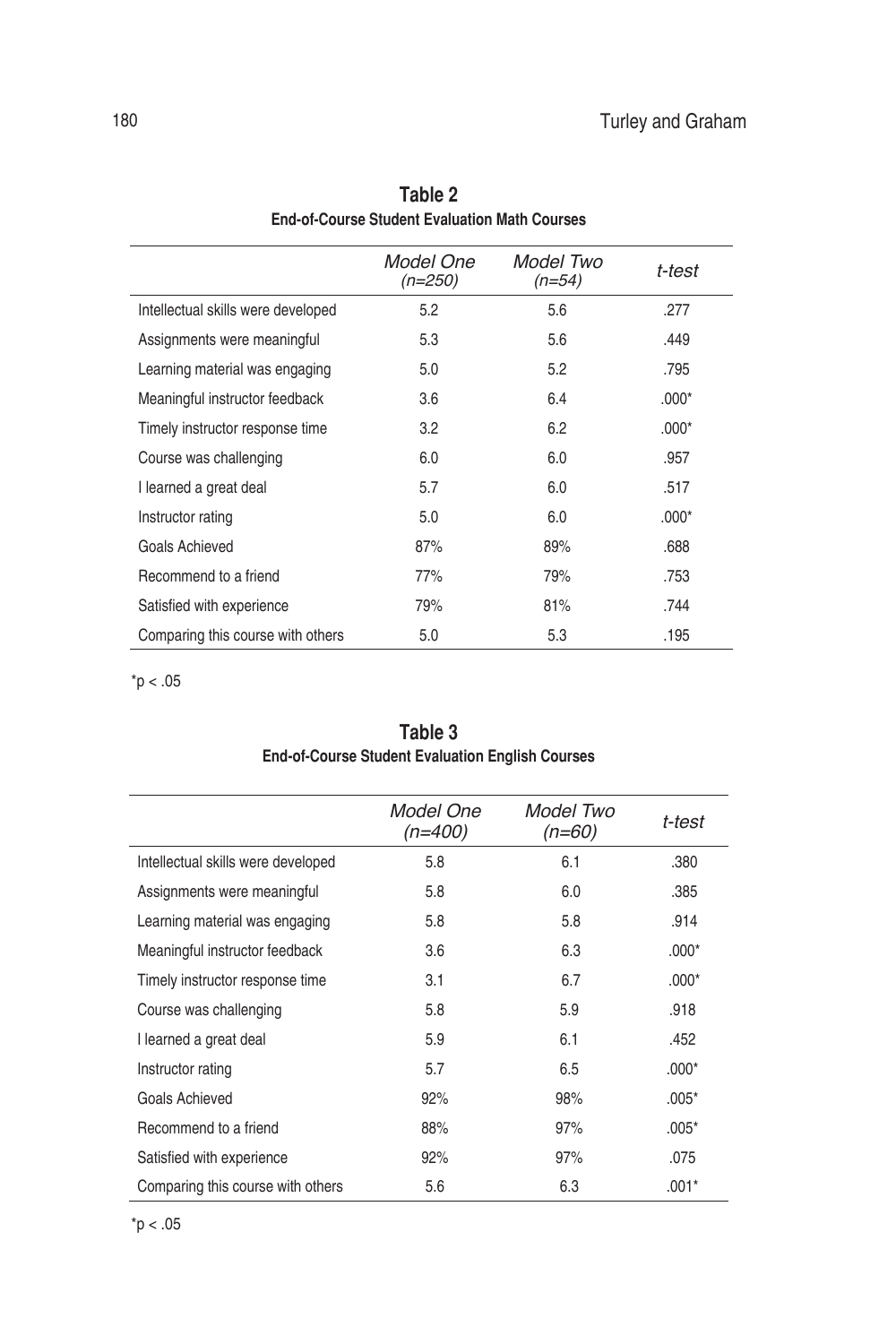The Model Two Math course results are slightly higher than the Model One course in all areas, except *Course was challenging*  $(M = 6.0)$ , where the results were the same. The largest mean differences between the Model One and Two courses were displayed in *Timely instructor response time*  (+3.0), followed by *Meaningful instructor feedback* (+2.8), and *Instructor rating*  $(+1.0)$ . These same three areas, indicated by the t-test, showed a significant difference at the .05 level between the model means, *Timely instructor response time* (p < .001), *Meaningful instructor feedback* (p < .001), and *Instructor rating* ( $p < .001$ ).

The Model Two English course also showed slightly higher ratings than the Model One course in all areas except *Learning material was engaging*  $(M = 5.8)$ , where the results were the same. The largest mean differences between the Model One and Two courses were in *Timely instructor response time* (+3.6), followed by *Meaningful instructor feedback* (+2.7). For English courses there were statistically significant differences at the .05 level in the t-test scores of four areas (a) *Meaningful instructor feedback* (p < .001), (b) *Timely instructor response time* (p < .001), (c) *Instructor rating*   $(p < .001)$ , and (d) *Goals achieved*  $(p = .005)$ .

## **Student Satisfaction**

Tables 2 and 3 provide results of the three questions on the SECES that were categorized as related to student satisfaction (a) *Recommend to a friend,* (b) *Satisfied with experience,* and (c) *Comparing this course with others.* 

Student ratings met the program's acceptable level for both Model One and Model Two Math courses on the three questions. The Model Two Math course showed a 0.3 positive difference in *Comparing this course with others*, and a 2% positive difference in *Satisfied with experience* and *Recommend to a friend*. For *Recommend to a friend* (p = .753), *Satisfied with experience* ( $p = .744$ ), and *Comparing this course with others* ( $p = .195$ ), the t-test revealed that the model means did not differ significantly at the .05 level.

The Model One and Model Two English courses also met the program's acceptable level for the three student satisfaction questions. The Model Two English course showed a 0.7 positive difference in *Comparing this course with others*, *Satisfied with experienc*e showed a 5% positive increase and *Recommend to a friend* showed a 9% positive increase. The t-test results for *Satisfied with experience* (p = .075) did not differ significantly, however, for both *Recommend to a friend* (p = .005) and *Comparing this course with others* ( $p = .001$ ), the t-test indicated that a significant difference between model means was present. Overall, student satisfaction results were slightly higher in English courses than math courses.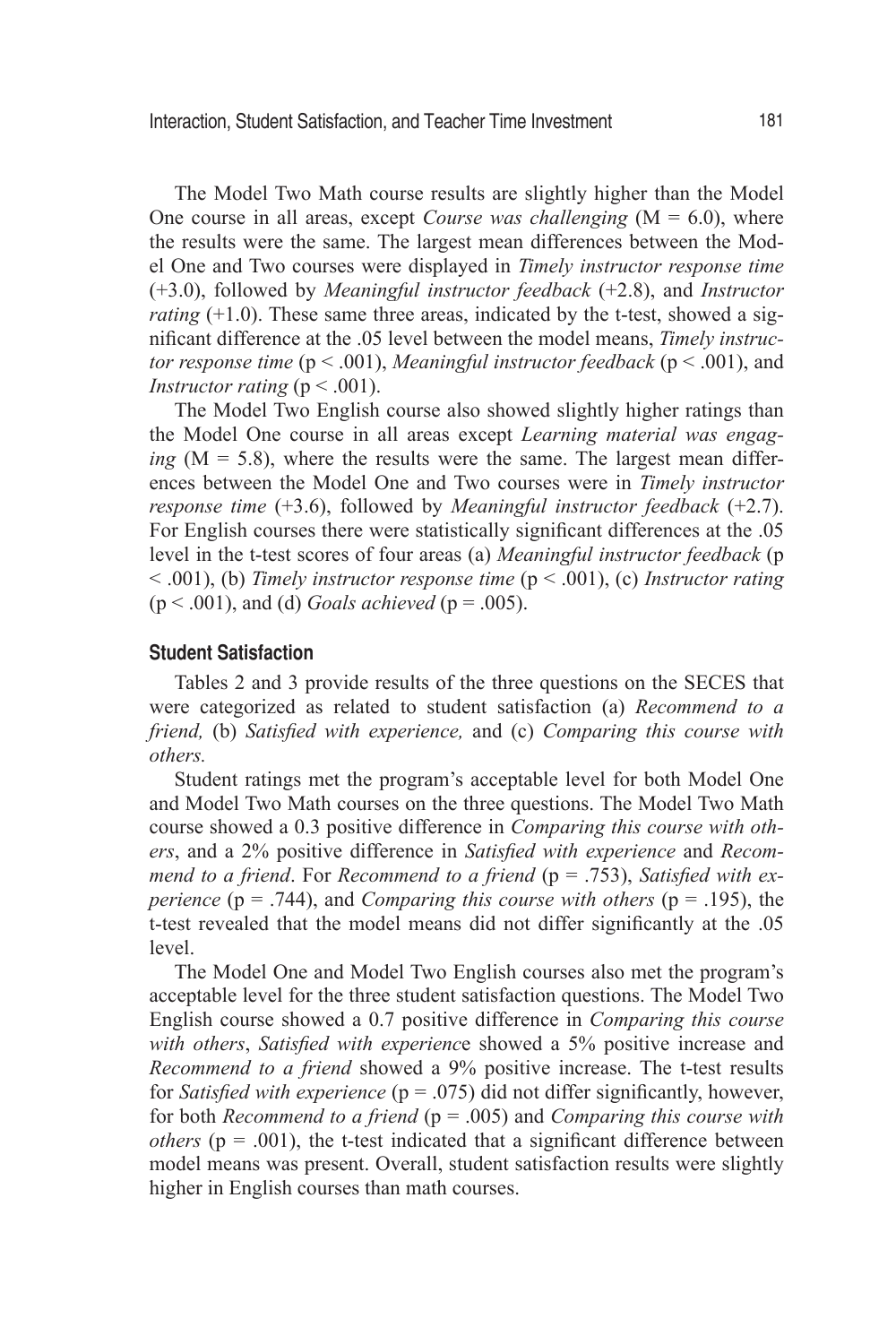## **Course Completion**

Table 4 provides a summary of enrollments, time to complete, and completion rate for both models in the study. Enrollments are higher in both the Model One courses. Students were able to complete both the Model One courses in a shorter time frame. Students took an average of five weeks longer to complete the Model Two Math course and three weeks longer to complete the Model Two English course. The Model Two Math course completion rate is 5% higher than the Model One course. The Model Two English course completion rate is 3% higher than the Model One course.

| Course  | Model     | Enrollments | Avg. Time to complete | Completion rate |
|---------|-----------|-------------|-----------------------|-----------------|
| Math    | Model One | 2728        | 13 weeks              | 38%             |
|         | Model Two | 801         | 18 weeks              | 43%             |
| English | Model One | 1683        | 16 weeks              | 53%             |
|         | Model Two | 151         | 18 weeks              | 56%             |

**Table 4 Course Model Enrollments, Time to Complete, and Completion Rate**

# **Teacher Time Investment**

Time spent and who initiated the communications were tracked in both course delivery models (see Figure 1). Across all four courses, over a fourmonth period, a total of 707 communications were made,  $3\%$  (n=21) in the Model One courses, and 97% (n=686) in the Model Two courses. Teachers tracked interactions selecting from a time range of (a) less than 5 minutes, (b) 5-10 minutes, (c) 10-15 minutes, and (d) more than 15 minutes. Total time estimates were reached by using the following categories (a) less than 5 minutes= 5 minutes, (b) 5-10 minutes= 10 minutes, (c) 10-15 minutes=15 minutes, and (4) more than 15 minutes=16 minutes.

In Model One courses, where all interactions were student-initiated, there were a total of 21 interactions. The most common time investment being less than 5 minutes (n=14, 66.7%) per student interaction, followed by 5-10 minutes (n=5, 23.8%), 10-15 minutes (n=1, 4.7%) and more than 15 minutes (n=1, 4.7%). The total time investment for student interactions for the two Model One teachers was estimated at 151 minutes (2.5 hours) over a four-month period.

The Model Two courses also included student-initiated communications. There was a total of 118 interactions. The most common time investment being less than 5 minutes (n=72, 61%) per student interaction, followed by 5-10 minutes (n=32, 27.1%), 10-15 minutes (n=11, 9.3%), and more than 15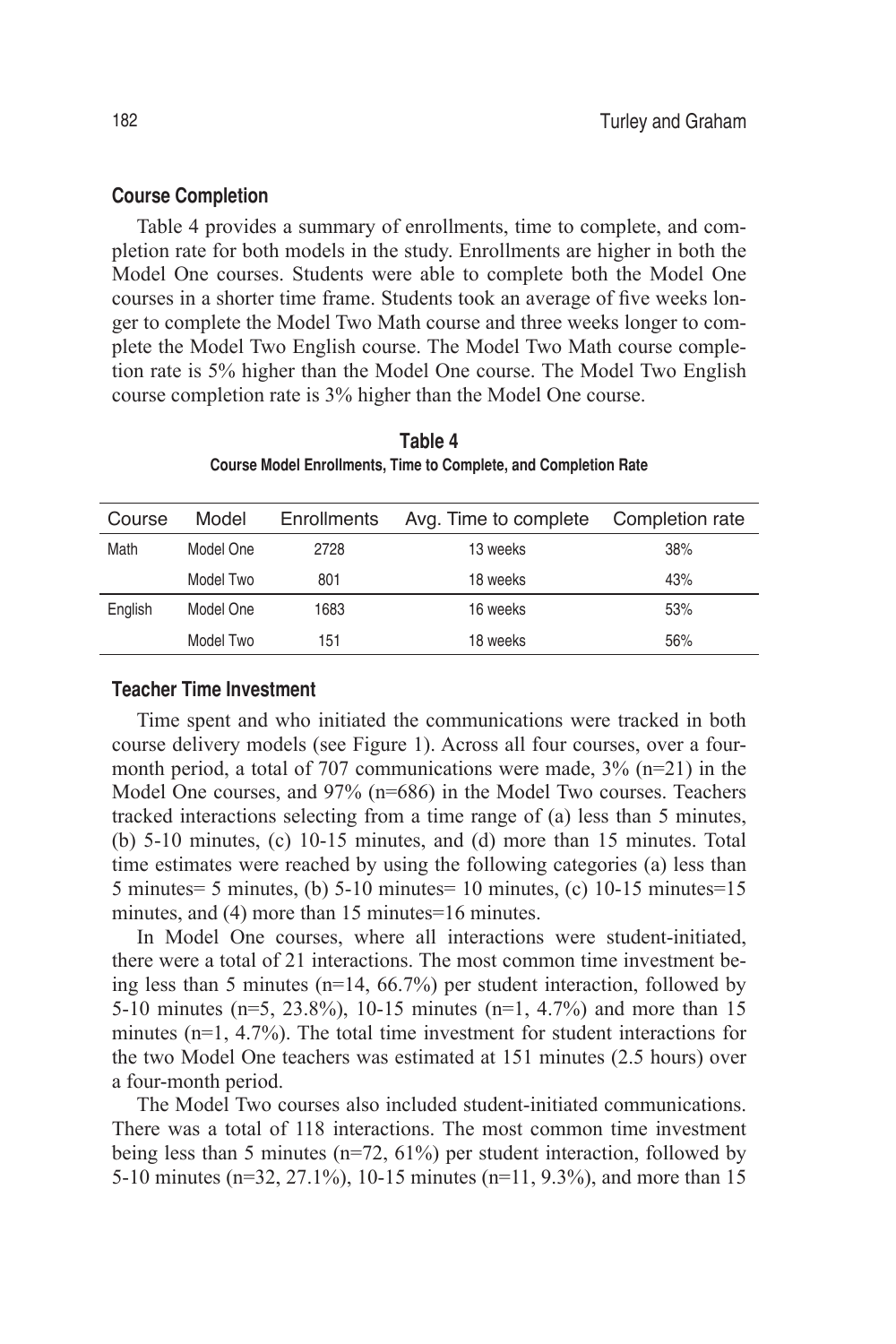minutes (n=3, 2.5%). The time investment for student-initiated communications for the two Model Two teachers was estimated at 893 minutes (14.9 hours) over a four-month period.



**Figure 1.** Teacher time spent and who initiated communication.

In Model Two courses, teachers also initiated proactive communications (n=568) with students. Teachers most frequently spent less than 5 minutes (n=192, 33.8%) per student interaction, followed by 10-15 minutes  $(n=175, 30.8\%)$ , 5-10 minutes  $(n=141, 24.8\%)$  and more than 15 minutes (n=60, 10.6%). The time investment for proactive communications for the two Model Two teachers was estimated at 5,955 minutes (99.1 hours) over a four-month period.

The total time investment for the two Model Two teachers, combining student and teacher-initiated communications was estimated at 6,848 minutes (114.1 hours) over a four-month period.

*Teacher method of communication.* Teachers tracked their method of communication with students (see Figure 2). Of the 568 teacher-initiated communications, the highest percent of interactions (n=463, 81.5%) were in the form of a personalized email to an individual student. About 11% (n=65) of teacher communications were an email blast, containing the same message for a large number of students. The remaining communications were sent by announcement (n=18, 3.2%) and conducted by video conference (n=22, 3.9%). None of the teachers used a phone call as a method of communication.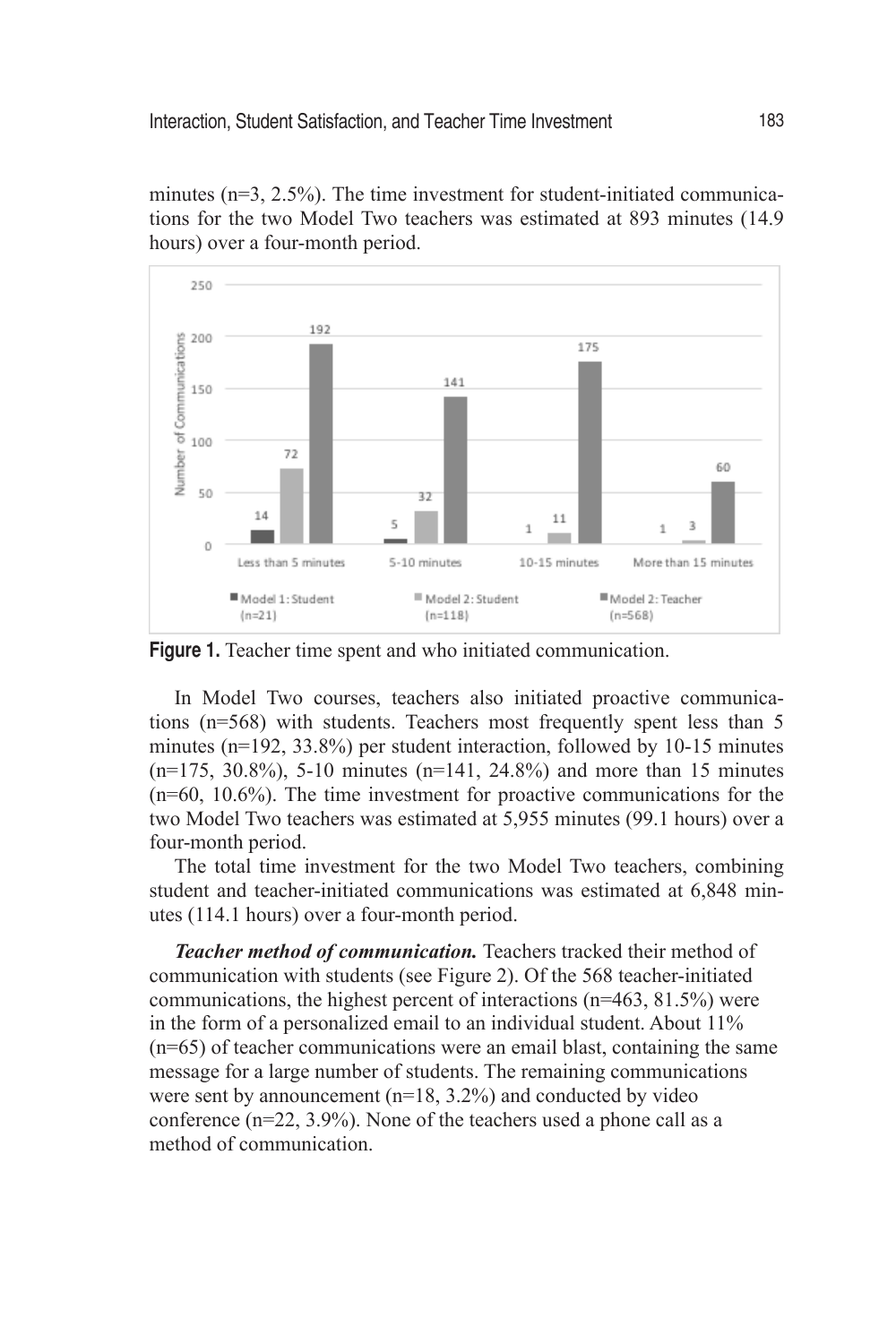

**Figure 2.** Teacher-initiated communication methods.

*Communication topics.* Communication topics between teachers and students were organized into eight categories (see Figure 3). Overall the highest category reported was reaching out to inactive students (n=361, 51.1%), followed by grading questions (n=104, 14.7%), encouragement to students ( $n=81$ , 11.5%), and content questions ( $n=58$ , 10.4%).



**Figure 3.** Student and teacher communication topics.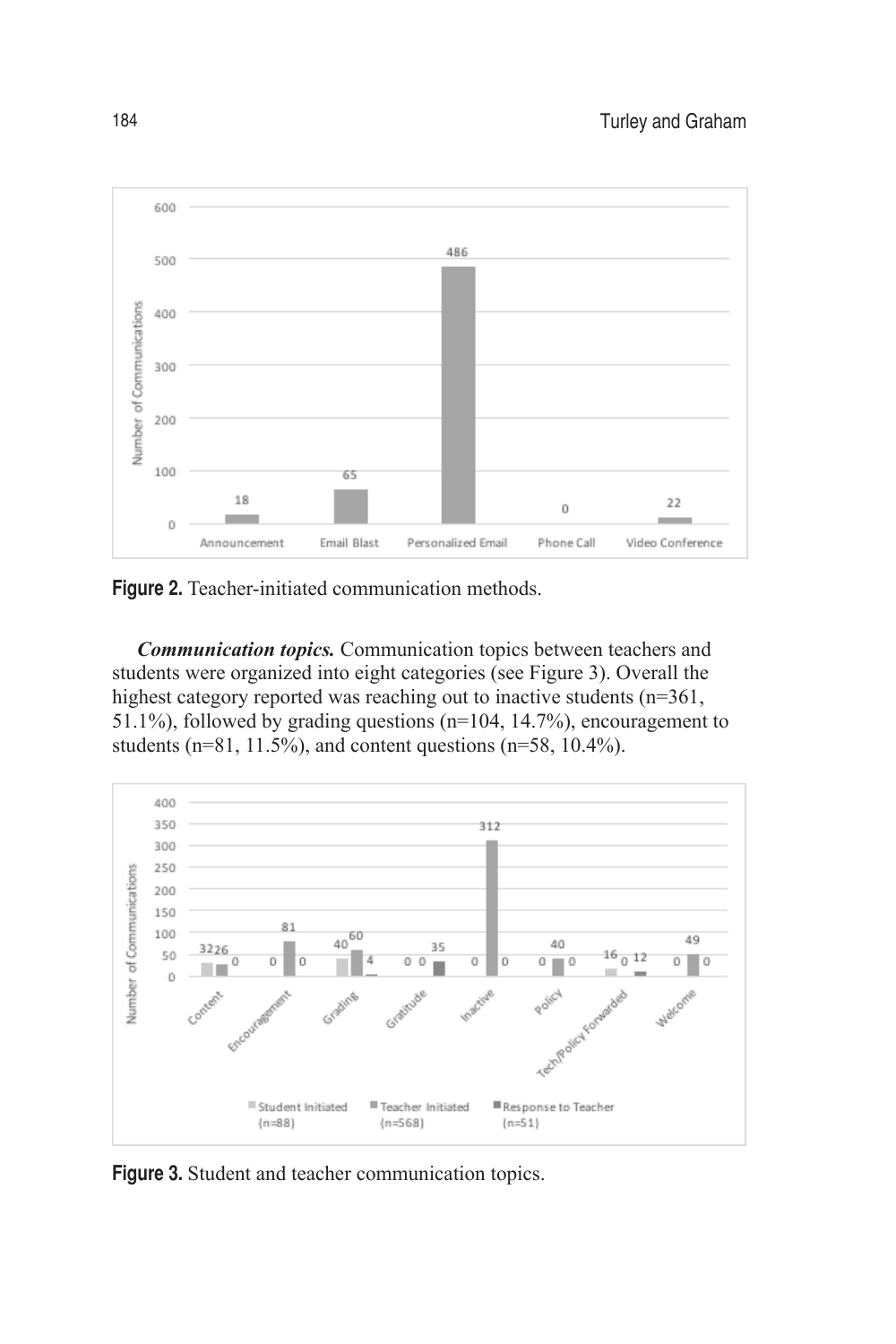Student-initiated topics were highest regarding grading questions (n=40, 45.5%), followed by content questions (n=32, 36.3%), and tech/policy questions that were forwarded to another area (n=16, 18.2%). Teacher-initiated topics were highest in reaching out to inactive students (n=361, 58.5%), followed by encouraging students (n=81, 13.1%), and providing grading information (n=60, 9.7%). When students responded to a teacher-initiated communication, the highest category was gratitude  $(n=35, 68.6\%)$ , a tech/policy question forwarded (n=12, 23.5%), and grading questions (n=4,  $7.8\%$ ).

*Charting interactions.* Two scatterplots (see Figure 4 & 5) were constructed to examine differences between the number of teacher-initiated interactions and number of student-initiated interactions per student. The size of the bubble represents the number of students on a particular point on the graph. Figure 4 displays the interactions that took place in the Model One courses over a four-month period. Model One courses allowed proactive communication from students (n=21) and reactive communications from teachers. Over the four months of the study, 16 students reached out to the teacher one time, three students reached out twice, and two students contacted the teacher four times. Teachers did respond to each student communication, but did not engage with students in a proactive manner.



**Figure 4.** Number of student and teacher-initiated interactions per student in Model One.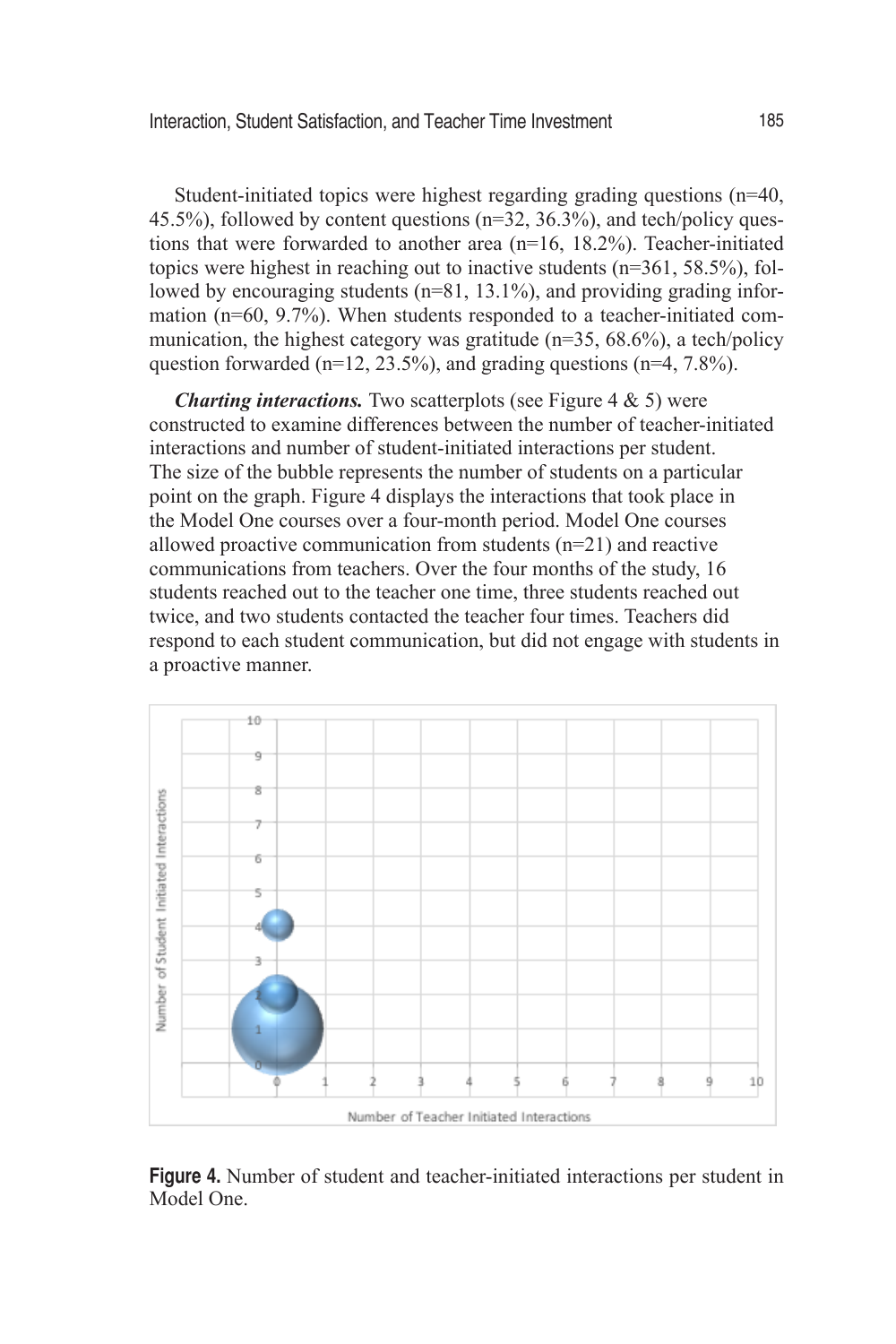

**Figure 5.** Number of student and teacher-initiated interactions per student in Model Two.

Figure 5 shows the number of teacher and student-initiated interactions per student in the Model Two courses over a four-month period. The largest area (n=92) is the teacher contacting the student one time with no return communication. The next largest areas are the teacher reaching out twice with no return communication (n=30), followed by the teacher reaching out once with the student communicating once as well (n=11). The largest amount of student-initiated communications by one student was eleven, with four teacher-initiated communications. The largest amount of teacherinitiated interactions toward one student was twenty-one, with no response from the student. The largest area of correspondence is in the 1-6 range for teacher interactions, which resulted in the 0-4 range of student interactions

#### **DISCUSSION**

This study examined differences between two online course models by investigating the results of a student end-of-course survey and teacher time logs in high school online courses. This study also explored the relationship between interaction and student satisfaction. Lastly, this study examined how interaction affects a student's time to complete a course and overall course completion rates.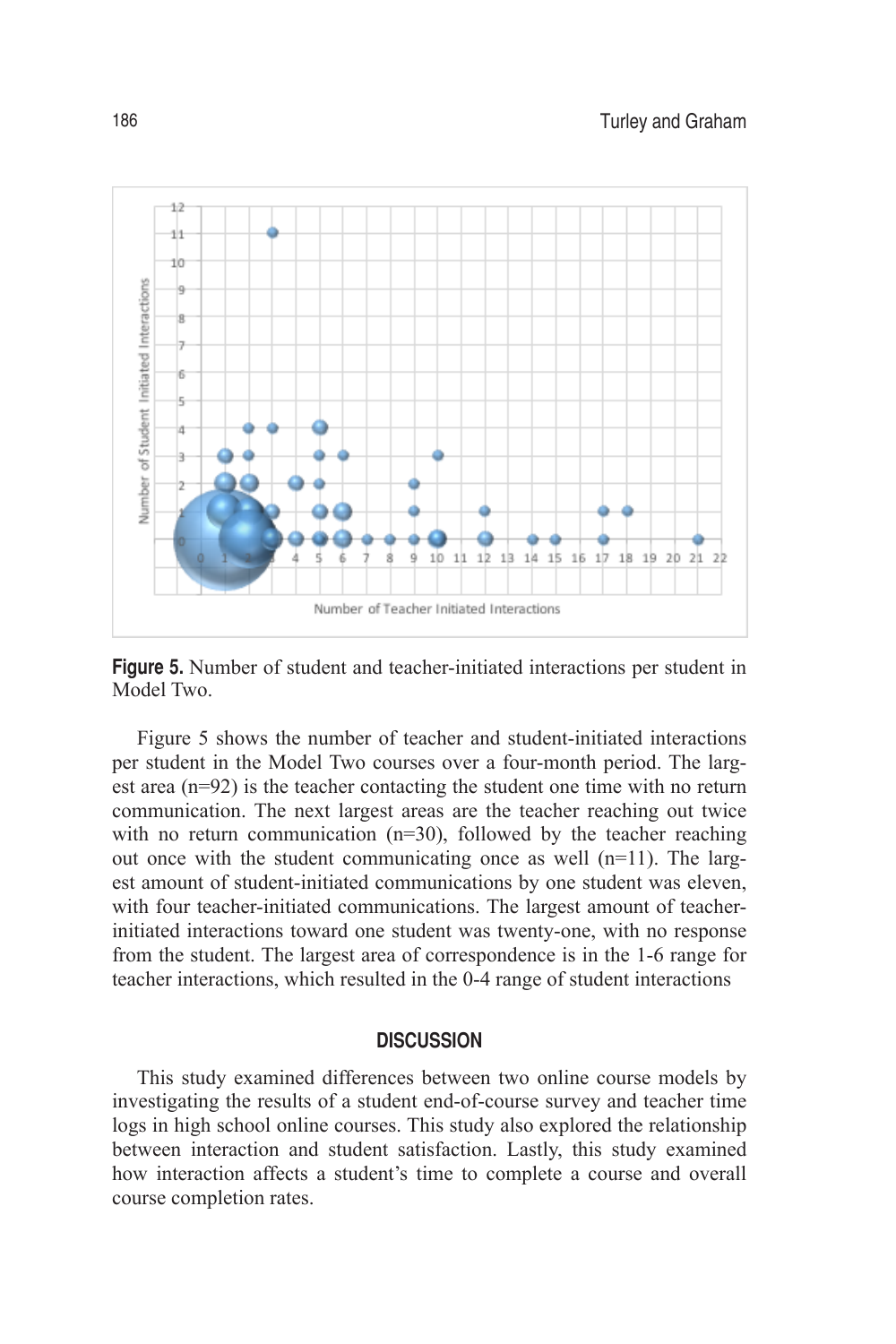# **Differences in Course Models**

The Model One courses were designed to be an independent study model, with only high levels of student-content interaction, with very little opportunity for teacher interaction and no peer interaction. Previous research has reported that working independently, without an instructor or peer interaction was difficult for many students (Anderson, 2003; Jung et al., 2002). However, our study shows that many students can be successful in an independent study model course. The online program has set an above 5 response score on the 8-point Likert scale questions and a 70% response score on the Yes/No questions as an acceptable standard for courses. The Model One courses met the program's acceptable standard level in all areas but two, *Meaningful instructor feedback* and *Timely instructor response time*. This finding reflects other studies that have reported issues with lack of feedback and instructor's untimely response time as the most unsatisfactory element in a students' online learning experience (Cole et al., 2014; Eom et al., 2006).

Model Two courses were designed to be a teacher-led model, enabling high levels of both student-content and student-teacher interactions. Overall, the SECES results displayed slightly higher ratings in the Model Two versions of the courses, with only two mean scores receiving an equal score for each model. However, the differences were only statistically significant in a few instances. The largest differences of means between the two models, with positive differences toward the Model Two courses, were *Timely instructor response time*, *Meaningful instructor feedback*, and *Instructor rating.* It is interesting that the highest rated areas for the Model Two courses were all related to the instructor. This may indicate that the teacher can have a positive effect on the student's perception of course quality. One possibility is that feedback and timely responses may act as a motivator for students. This may lead students to pay more attention to course content and learning activities after receiving quality feedback and timely communications with the teacher. As referenced previously, this is in line with research noting the importance of feedback and timely responses to the students' online learning experience (Cole et al., 2014; Eom et al., 2006).

# **Student Satisfaction and Student-Teacher Interaction**

Three questions on the SECES were identified as being related to student satisfaction. In this study, student-teacher and student-content interactions were the main features of the course design, and both models scored at the program's acceptable level. When comparing the student satisfaction levels between the two models, the math course displayed a slightly higher rating in the Model Two courses, but the t-test results did not show a significant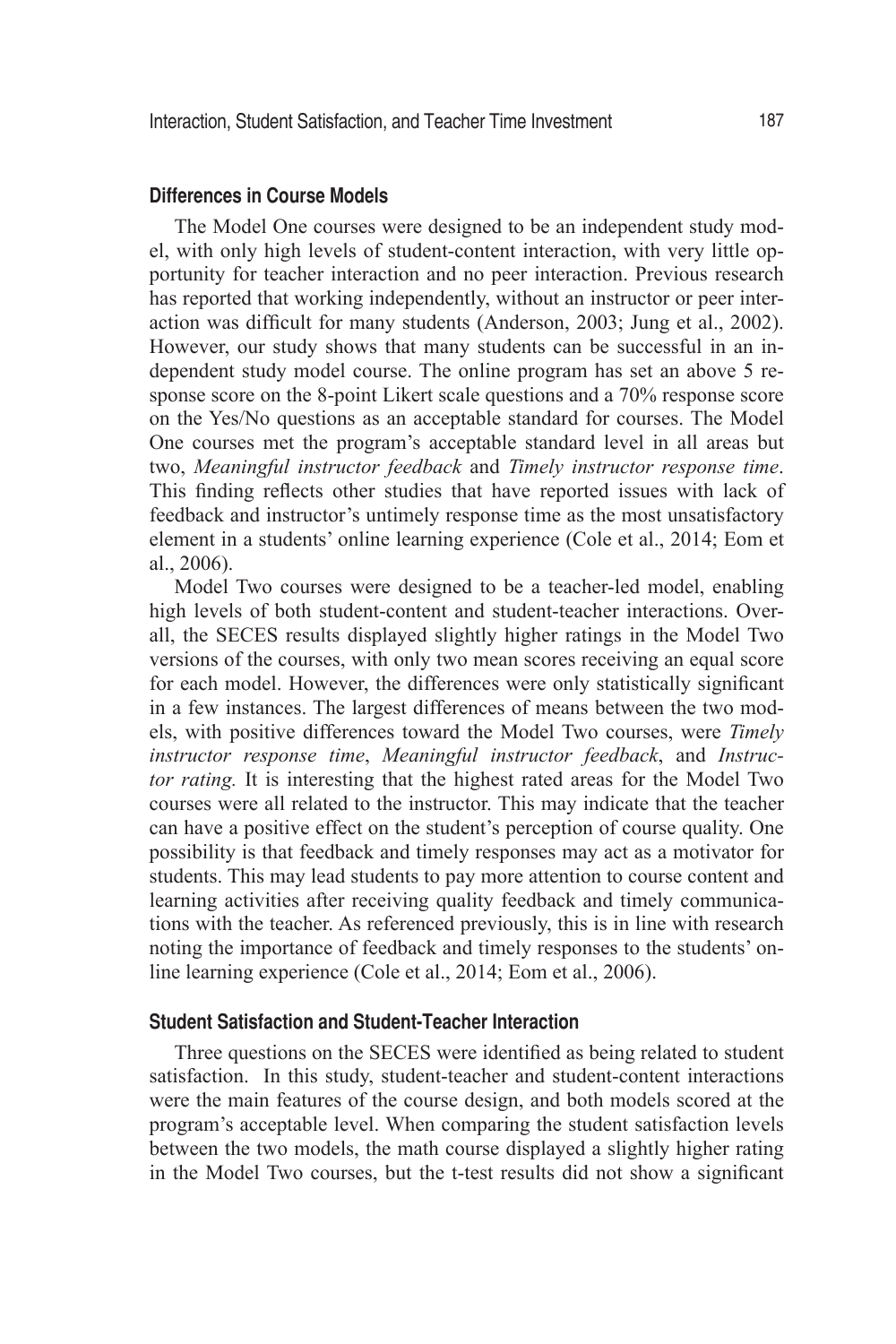difference between the two models. The English courses also displayed a higher rating in Model Two courses, and did show a significant difference through the t-test for two of the three satisfaction questions. We were surprised however that none of the satisfaction questions in the math course with increased student-teacher interaction were statistically different from the version without the interaction. We expected to see that timeliness in responding to students, meaningful feedback, teacher and student enthusiasm would play a significant role in student satisfaction (Eom et al., 2006). This could be due to student expectations when taking a math class versus an English class. In English classes there are many opportunities for students to receive feedback when they submit assignments such as rough drafts, and in math, feedback may be limited to getting a math problem right or wrong. Miyazoe and Andersons' (2010) claimed that higher quality and quantity of interaction will result in greater satisfaction looks to be supported in the English courses, but not in the math courses included in this research.

#### **Course Completion**

The Model One courses on average were completed at a quicker pace. Students were able to complete the Model One math course five weeks quicker and the Model One English course two weeks quicker. These results do match a previous study that found when there are higher quality and quantity of interactions, it will result in a higher time investment for the student (Miyazoe & Anderson, 2010) which can lead to longer completion times. The longer student time investment for Model Two courses may be related to the higher amount of assignments and the requirement to meet multiple times virtually with the teacher during the course experience. The length of time for the student to complete the Model Two courses is more closely related to the length of time it takes a student to complete a class in the regular face-to-face classroom. In this study, completion rates are slightly higher in the Model Two courses. These results are similar to other studies that have found higher completion rates in online courses with higher student-teacher interaction (Hawkins et al., 2013).

#### **Teacher Time Investment**

Previous research suggested that online teaching requires a larger time investment than the regular classroom (Cavanaugh, 2005; Pattillo, 2005). Other research suggest that this time increase is related to variables, such as, number of enrollments, content area, and course design (Mupinga & Maughan, 2008). Higher enrollments did not seem to have an effect on the Model One courses with low student-instructor interaction levels, which resulted in low teacher time investment. The course design did have an effect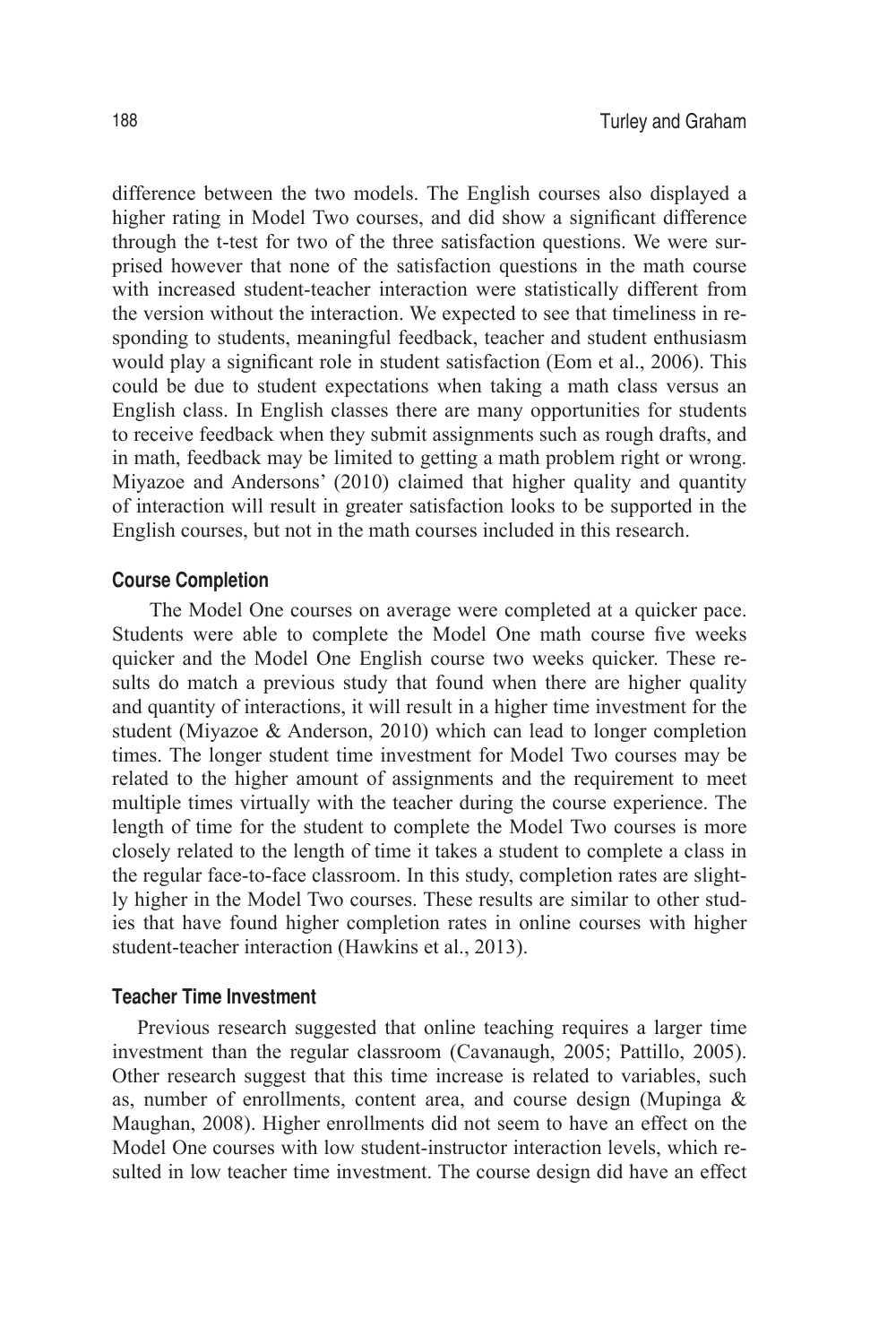in that Model Two courses were designed to be more interactive, encouraging communications between the student and teacher. Higher enrollments in the Model Two course may have resulted in higher teacher time investment. Two related studies (Mandernach, et al., 2013; van de Vord & Pogue, 2012) found that grading and student communications were the teachers largest time investments. The findings in this case study support a more substantial time investment for the participating online teachers in the Model Two courses, with the highest communication time investment related to trying to contact inactive students. These results relate back to the different course designs of the two models. This did not explore the time distribution of the teacher time investment, as in how many hours were spent grading, teaching lessons, communicating with students, etc. In this study, the cost related to the teachers' higher investment of time in the Model Two courses was minimal. The online program does not pay the Model Two teachers substantially more than the Model One teachers for the additional duties. All online programs have different pay structures, but knowing the higher time investment of teachers teaching highly interactive courses could be important to know. Another question raised by the teacher time investment data is if the mode of communication, mostly email, made a difference or not. It could be that teacher email was being caught in a spam filter. It is also unclear if more students would have responded to other forms of communication such as a text message, or a phone call. Further research investigating other ways to interact with students could provide important findings. Since this study only focused on teacher interactions with students, it could be beneficial to investigate how to better involve the students' proximate community of engagement (Oviatt, Graham, Borup, & Davies, 2016; Oviatt, Graham, Borup, & Davies, 2018) including supporting roles, such as counselors, parents, and mentors.

Teacher time investment is an area that needs further investigation at the K-12 level. As online programs investigate course design models, those choosing more interactive models will need to consider the time investment of the teacher (Eom et al., 2006). Teachers may require more training in time management and guidance in creating assignment feedback and frequently asked questions templates. They may also need coaching in how much time they invest in reaching out to inactive students, versus how much time they invest in helping and encouraging students that are being successful.

Though not a focus of this case study, motivation of students has been found to affect student satisfaction in online education (Murphy & Rodríguez-Manzanares, 2009; Borup et al., 2013). Eom at al., (2006) suggested that students displaying self-motivation may encourage a student to learn above what is required and succeed in situations where there is not adequate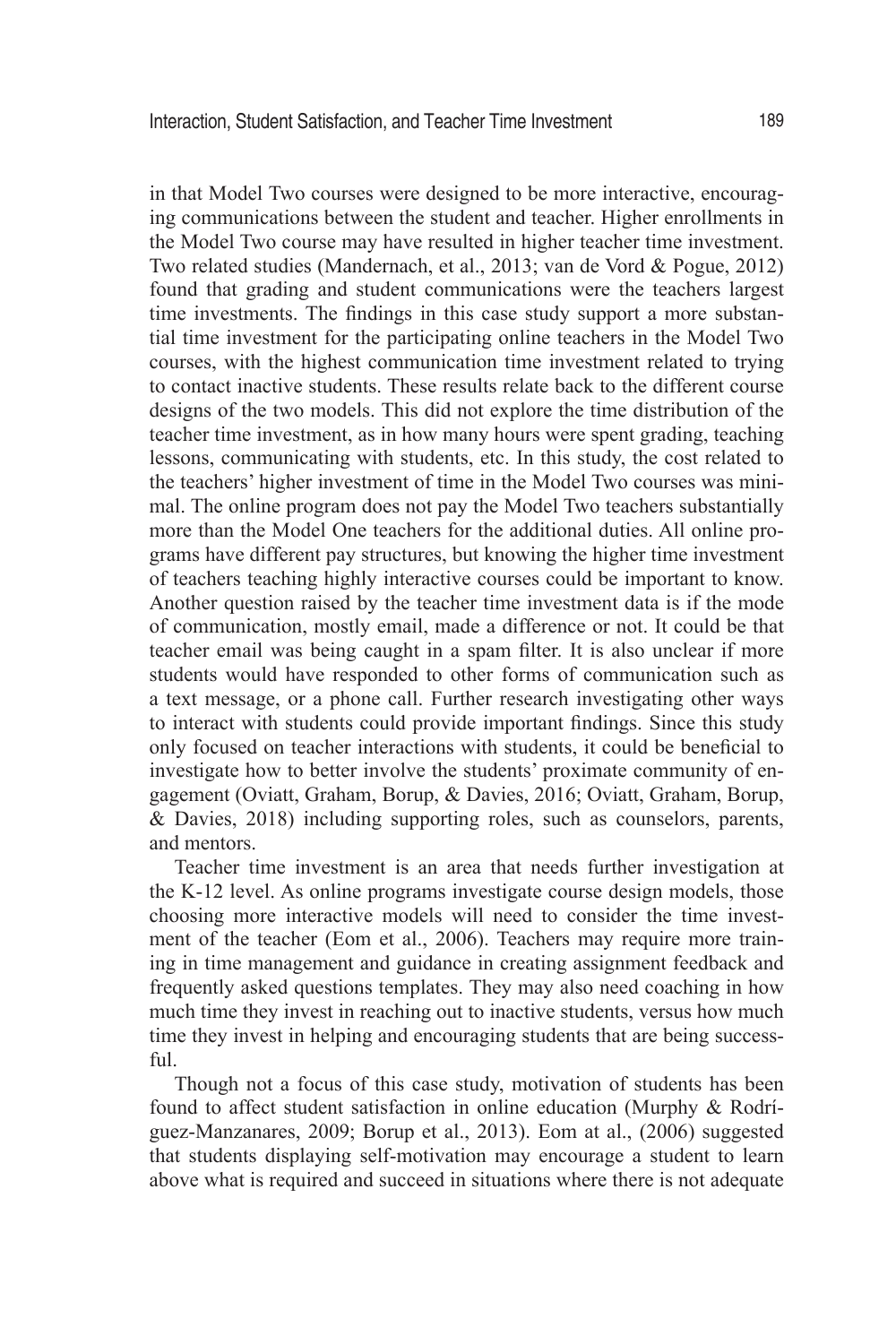support. This suggests that even with high efforts from teachers to interact with students, there may be situations when students may not appear motivated, or engaged with the content and teacher feedback. In some cases, some students may not expect the need to respond to a teacher communication or the teacher may not expect a response as well. For example, if the teacher sends a course policy email reminder, the teacher and student may figure no response is needed. Results show that while some students never responded to the teacher, some students did respond. While we do not have data to support these interactions made a difference, the communications may have motivated or encouraged the students who responded or reach out to teachers to be successful. This warrants further research on interaction's relation to student satisfaction, grades, and course completion data be examined over an extended period of time, so not to be interpreted as limited to a single study and to ensure reliable interpretation.

Overall this study has reported many similarities and differences between two online course models. Some statistical significances found between the models through t-tests were related to instructor feedback, timely instructor response time, and the instructor rating. Other statistical significances were found in the student satisfaction results in the English courses. These findings about the importance of the teacher related to course quality, student satisfaction, and course completion rates could be called a practical significance that this study has identified. The other practical significance identified is the higher teacher time investment identified in the Model Two courses.

Finally, looking at the results of this study as a whole, both models worked as designed. Both models resulted in an acceptable form of course quality, student satisfaction, and allowed students to have a meaningful learning experience through course completion. Jung et al. (2002) noted in another study that regardless of the interaction type, students experienced a more positive view of online learning, which appears to be the case in both models.

## **Limitations**

There are several limitations of this study that should be addressed by future research. First, this study was conducted at one institution in only two subject areas. This context limits the generalizability of the findings to other educational institutions similar to this study. Second, this study used a selfreported survey to measure and identify students' impressions of course experience and overall experience related to satisfaction. This limitation does not allow an accurate reflection of verification of the students' survey responses. Third, the participants in this study self-selected the type of online course they desired. Due to self-selection, there may be some differences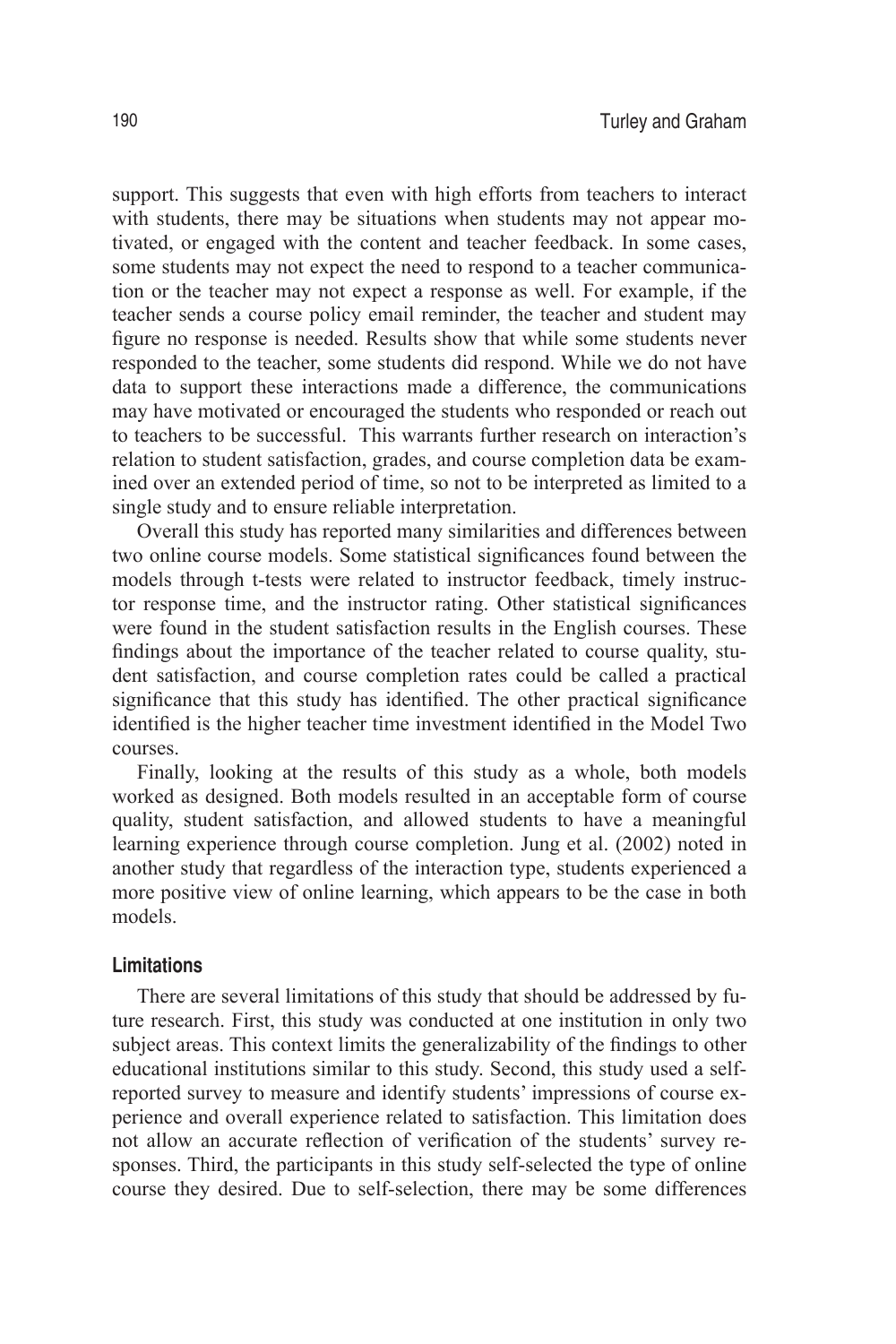between the participants who want to take the course and those who choose not to, such as motivation, student expectations, and preferred learning preferences. Fourth, learner-learner interactions were not examined in this study due to the interactivity equivalency theorem stating only to investigate high levels of interaction. The courses in this study had none or very low levels of peer to peer interaction.

# **Future Implications**

Most studies investigating interaction in online courses and the correlation between teacher time investment and student satisfaction have been in postsecondary settings. These studies focus on specific interactions such as learner-content, learner-instructor, and learner-learner (Moore, 1989) in online courses (Jung et al., 2002; Kuo et al., 2014). K-12 research studies have addressed the importance of interaction in online classes related to increased completion rates (Hawkins et al., 2013), increased motivation (Borup et al., 2013), a more positive learning environment (Weiner, 2003), and a decrease in academic dishonesty (Watson, 2007). Hawkins et al. (2013) noted little evidence in K-12 online learning research identifying the correlation between interaction and student satisfaction.

This study adds to the limited research focusing on online interactions in the K-12 context. The insights gained from this research could influence the development of K-12 online course interaction standards and teacher professional development, such as outlining what to do when a student does not respond to 21 email messages from an instructor. It could be switching the communication tool, or contacting an adult mentor. This information, in turn, could assist designers as they build online courses and look for ways to improve student satisfaction and interaction in the online environment. The accumulated information on interaction could add to the foundation of knowledge and best practices for online administrators as they try to decide which online learning model is best for their institution. Ultimately, insights gained from this study could help programs to increase satisfaction and academic success for future online students.

## **CONCLUSION**

This case study explored the differences between two online course models by investigating the results of a student end-of-course survey and teacher time logs. The process used in this case study can best be explained as an exploration to examine current online course design, with improvement as the goal. Both course designs appear to be functioning as designed, with students having a meaningful learning experience, as indicated by the student end-of-course survey results. Most participants in this study reported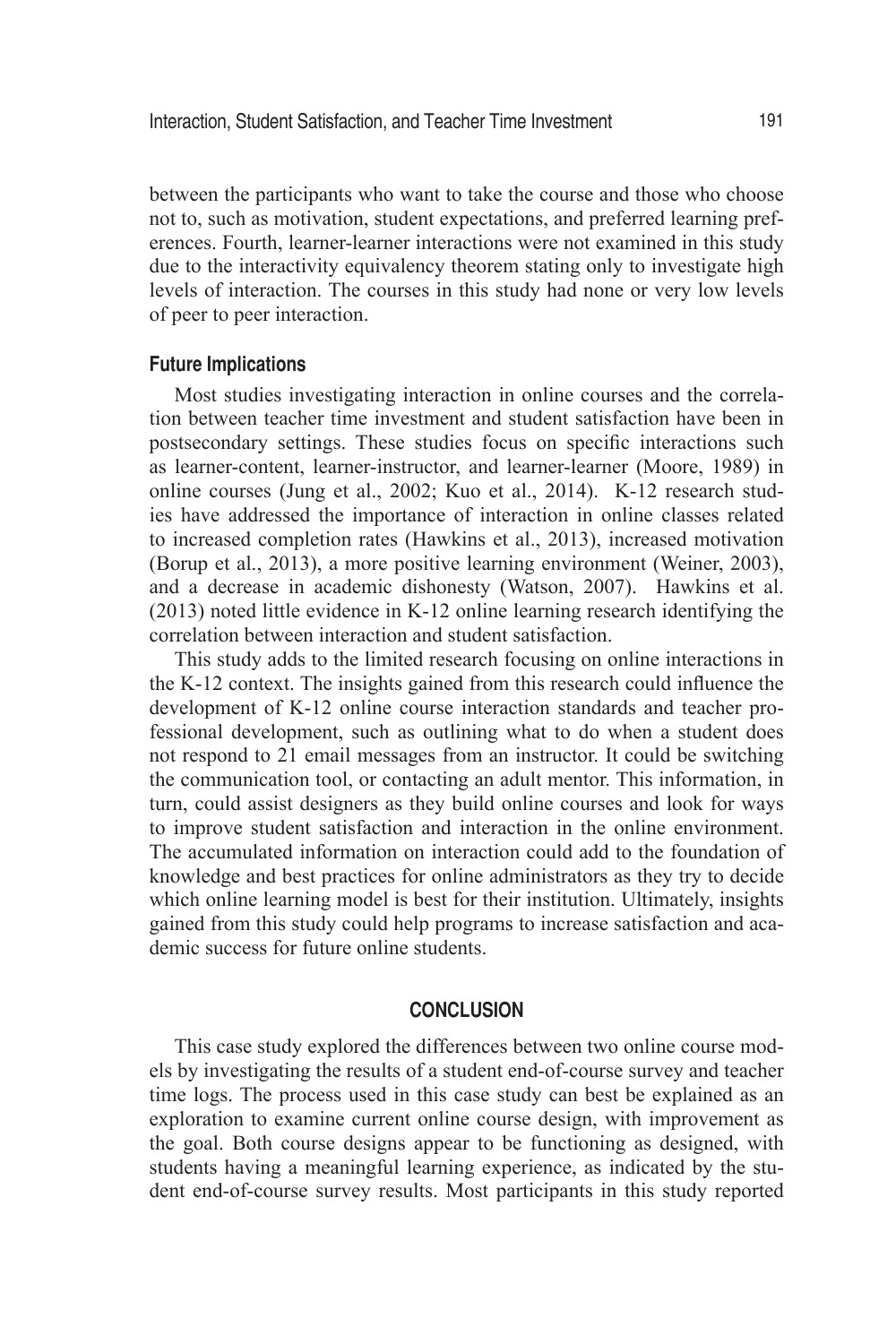acceptable levels of student satisfaction, but experienced a general increase in satisfaction in areas in a course with higher levels of interaction. The data gathered from this case study related to teacher time investment supports what previous studies have found, that there is an increased student and teacher time investment in an online class with higher levels of interaction. This case study has explored how much of a teacher time investment might be required when moving from an independent study model to a more teacher involved model. The data is preliminary, so student satisfaction in K-12 online learning should be explored further. Due to the shortage of available literature in K-12 online settings, we recommend additional research in this area. By continuing research and expanding our knowledge of K-12 online students, we can better improve teacher development on time management for online teachers, better support the diverse needs of learners, and improve the course design in the overall experience for online students.

#### **References**

- Allen, I., & Seaman, J. (2017). Digital learning compass: Distance education enrollment report 2017. *The Digital Learning Compass Partnership*. Retrieved from http://digitallearningcompass.org/
- Anderson, T. (2003). Getting the mix right again: An updated and theoretical rationale for interaction. *The International Review of Research in Open and Distributed Learning, 4*(2), 9-14. doi:http://dx.doi.org/10.19173/irrodl.v4i2.149
- Annand, D. (2007). Re-organizing universities for the information age. *The International Review of Research in Open and Distance Learning, 8*(3), 1-9.
- Bambara, C., Harbour, C., Davies, T., & Athey, S. (2009). Delicate engagement: The lived experience of community college students enrolled in high-risk online courses. *Community College Review, 36*(3), 219-238.
- Barbour, M. K. (2010). Researching K-12 online learning: What do we know and what should we examine? *Distance Learning, 7*(2), 6–12.
- Barbour, M. K., & Reeves, T. C. (2009). The reality of virtual schools: A review of the literature. *Computers & Education, 52*(2), 402–416. doi:10.1016/j.compedu.2008.09.009
- Bernard, R. M., Abrami, P. C., Borokhovski, E., Wade, C. A., Tamim, R. M., Surkes, M. A., & Bethel, E. C. (2009). A meta-analysis of three types of interaction treatments in distance education. *Review of Educational Research, 79*(3), 1243–1289. doi:10.3102/0034654309333844
- Bernard, R. M., Borokhovski, E., Schmid, R. F., Tamim, R. M., & Abrami, P. C. (2014). A meta-analysis of blended learning and technology use in higher education: From the general to the applied. *Journal of Computing in Higher Education, 26*(1), 87– 122. doi:10.1007/s12528-013-9077-3
- Bollinger, D. U., & Erichsen, E. A. (2013). Student satisfaction with blended and online courses based on personality type. *Canadian Journal of Learning & Technology, 39*(1), 1-23.
- Borup, J., Graham, C. R., & Davies, R. S. (2013). The nature of adolescent learner interaction in a virtual high school setting. *Journal of Computer Assisted Learning, 29*(2), 153–167. doi:10.1111/j.1365-2729.2012.00479.x
- Cavanaugh, C., Barbour, M. K., & Clark, T. (2009). Research and practice in K-12 online learning: A review of open access literature. *The International Review of Research in Open and Distance Learning, 10*(1), 1–22.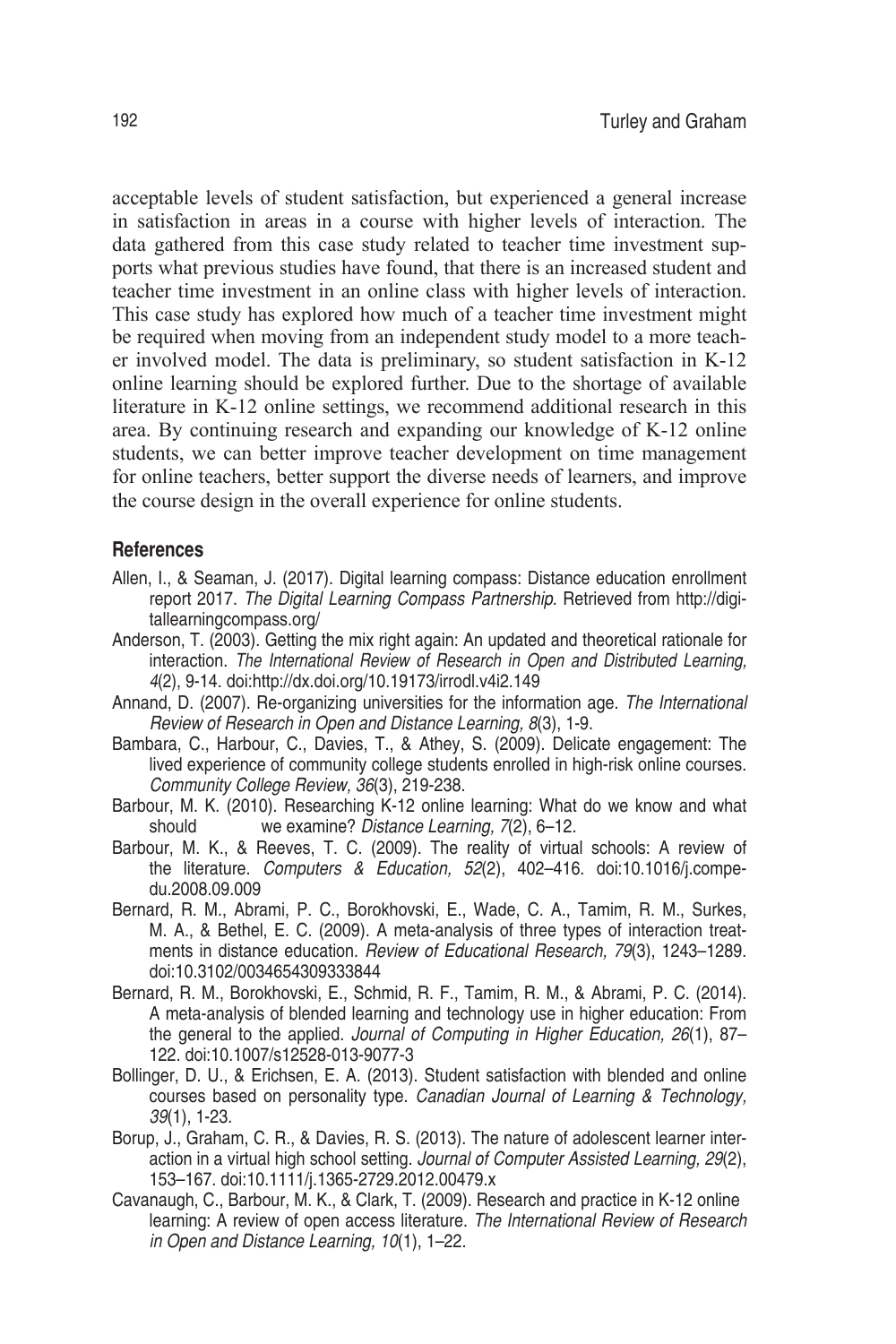- Cavanaugh, J. (2005). Teaching online—A time comparison. *Online Journal of Distance Learning Administration Content, 8*(1), 1-9.
- Cole, M., Shelley, D. J., & Swartz, L. B. (2014). Online instruction, e-learning, and student satisfaction: A three-year study. International Review of Research in *Open and Distance Learning, 15*(6), 111-131. doi:10.3200/JOER.98.6.331- 338
- Emery, C., Kramer, T., & Tian, R. (2001). Customers vs. products: Adopting an effective approach to business students. *Quality Assurance in Education, 9*(2), 110–115. Retrieved from http://www.bus.lsu.edu/accounting/faculty/lcrumbley/customersVSproducts.htm
- Eom, S. B., Wen, H. J., & Ashill, N. (2006). The determinants of students' perceived learning outcomes and satisfaction in university online education: An empirical investigation. *Decision Sciences Journal of Innovative Education, 4*(2), 215–235. doi:10.1111/j.1540-4609.2006.00114.x
- Eysenck, H. J. (1976). Introduction. In H. J. Eysenck (Ed.), *Case studies in behaviour therapy.* London, England: Routledge and Kegan Paul.
- Ferdig, R. E., Cavanaugh, C., DiPietro, M., Black, E. W., & Dawson, K. (2009). Virtual schooling standards and best practices for teacher education. *Journal of Teacher Education, 17*(4), 204–226.
- Garrett Dikkers, A. (2018). Social Interaction in K-12 Online Learning. In K. Kennedy & R. E. Ferdig (Eds.), *Handbook of research on K-12 online and blended learning (2nd ed.)* (509-524). Pittsburgh, PA: ETC Press.
- Garrison, D. R., & Cleveland-Innes, M. (2005). Facilitating cognitive presence in online learning: Interaction is not enough. *American Journal of Distance Education, 19*(3), 133-148.
- Gemin, B., Pape, L., Vashaw, L., & Watson, J. (2015). Keeping pace with K-12 digital learning: An annual review of policy and practice. Durango, CO: Evergreen Education Group.Retrieved from http://www.kpk12.com/wpcontent/uploads/Evergreen\_ KeepingPace\_2015.pdf
- Graham, C. R. (2016). Case studies: An authentic research method. In Picciano, A. G., Dziuban, C. D., Graham, C. R., & Moskal, P. D. (Eds.) *Conducting Research in Online and Blended Learning Environments* (pp. 97-113). New York, NY: Routledge/ Taylor Francis Group.
- Hawkins, A., Graham, C. R., Sudweeks, R. R., & Barbour, M. K. (2013). Academic performance, course completion rates, and student perception of the quality and frequency of interaction in a virtual high school. *Distance Education, 34*(1), 64–83. doi:10.1080/01587919.2013.770430
- Jung, I., Choi, S., Lim, C., & Leem, J. (2002). Effects of different types of interaction on learning achievement, satisfaction and participation in web-based instruction. *Innovations in Education and Teaching International, 39*(2), 153–162. doi:10.1080/14703290252934603
- Kuo, Y.-C., Walker, A. E., Schroder, K. E. E., & Belland, B. R. (2014). Interaction, internet self-efficacy, and self-regulated learning as predictors of student satisfaction in online education courses. *The Internet and Higher Education, 20*(1), 35–50. doi:10.1016/j.iheduc.2013.10.001
- Mandernach, B. J., Hudson, S., Wise, S. (2013). Where has the time gone? Faculty activities and time commitments in the online classroom. *Journal of Educators Online, 10*(2), 1-15.
- Matthews, D. (1999). The origins of distance education and its use in the United States. *T.H.E. Journal, 27*(2), 54–66.
- Miyazoe, T., & Anderson, T., (2010). The interaction equivalency theorem. *Journal of Interactive Online Learning, 9*(2), 94-104.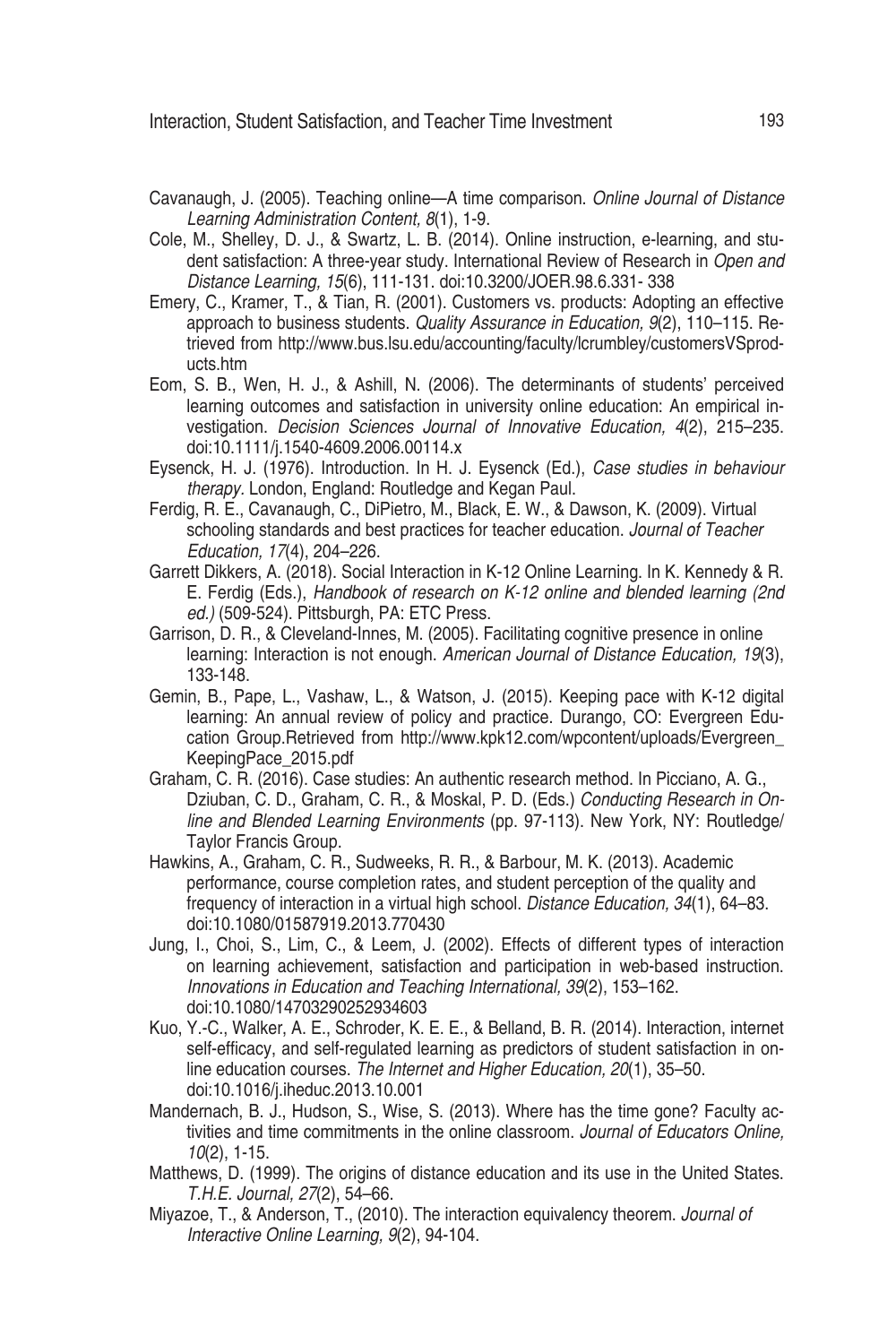- Moore, J. C. (2011). A synthesis of Sloan-C effective practices. *Journal of Asynchronous Learning Networks, 16*(1), 91-115. Retrieved from http://files.eric.ed.gov/fulltext/ EJ971042.pdf
- Moore, M. G. (1989). Three types of interaction. *The American Journal of Distance Education, 3*(2), 1–6.
- Moore, M. G. (1993). Theory of transactional distance. In D. Keegan (Ed.), *Theoretic principles of distance education* (pp. 22-38). London, England: Routledge. Retrieved from http://www.c3l.unioldenburg.de/cde/found/moore93.pdf
- Mupinga, D. M., & Maughan, G. R. (2008). Web-based instruction and community college faculty workload. *College Teaching, 56*(1), 17-21.
- Murphy, E., & Rodríguez-Manzanares, M. A. (2009). Teachers' perspectives on motivation in high-school distance education. *International Journal of E-Learning & Distance Education, 23*(3), 1–24.
- Oviatt, D., Graham, C. R., Borup, J., & Davies, R. S. (2016). Online student perceptions of the need for a proximate community of engagement at an independent study program. *Journal of Online Learning Research, 2*(4), 333–365. Retrieved from http:// www.learntechlib.org/p/173649
- Oviatt, D., Graham, C. R., Borup, J., & Davies, R. S. (2018). Online student use of a proximate community of engagement at an independent study program. *Online Learning, 22*(1), 223–251. http://doi.org/10.24059/olj.v22i1.1153
- Pattillo, G. (2005). Teaching online: A time comparison. *College and Research Libraries News 66*(6), 500-502.
- Roblyer, M. D. (2006). Virtually successful: Defeating the dropout problem through online school programs. *Phi Delta Kappan, 88*(1), 30–35. doi:10.1177/003172170608800107
- Rockwell, S. K., Schauer, J., Fritz, S. M., & Marx, D. B. (1999). Incentives and obstacles influencing higher education faculty and administrators to teach via distance. *Online Journal of Distance Learning Administration, 2*(4), 1-18.
- Sinclaire, J. (2013). An empirical investigation of student satisfaction with college courses. *Research in Higher Education Journal, 22*(2), 1-21.
- Swan, K. (2001). Virtual interaction: Design factors affecting student satisfaction and perceived learning in asynchronous online courses. *Distance Education, 22*(2), 306– 331.
- Van de Vord, R., & Pogue, K. (2012). Teaching time investment: Does online really take more time than face-to-face? *International Review of Research in Open and Distance Learning, 13*(3), 132-146. Retrieved from http://www.irrodl.org/index.php/ irrodl/article/view/1190/2212
- Watson, J. (2007). *A national primer on K-12 online learning.* Vienna, VA: North American Council for Online Learning. Retrieved from https://files.eric.ed.gov/fulltext/ ED509633.pdf
- Watson, J., Pape, L., Murin, A., Gemin, B., & Vashaw, L. (2015). *Keeping pace with K-12 digital learning: An annual review of policy and practice*. Evergreen Education Group. Retrieved from https://files.eric.ed.gov/fulltext/ED570125.pdf
- Weiner, C. (2003). Key ingredients to online learning: Adolescent students study in cyberspace. *International Journal on E-Learning, 2*(3), 44–50.
- Woods, R. H., & Baker, J. D. (2004). Interaction and immediacy in online learning. *International Review of Research in Open and Distance Learning, 5*(2), 1-13. Retrieved from http://www.irrodl.org/index.php/irrodl/article/view/186/801
- Yin, R. K. (2003). *Case study research: Design and methods* (3rd ed.). Thousand Oaks, CA: SAGE Publications.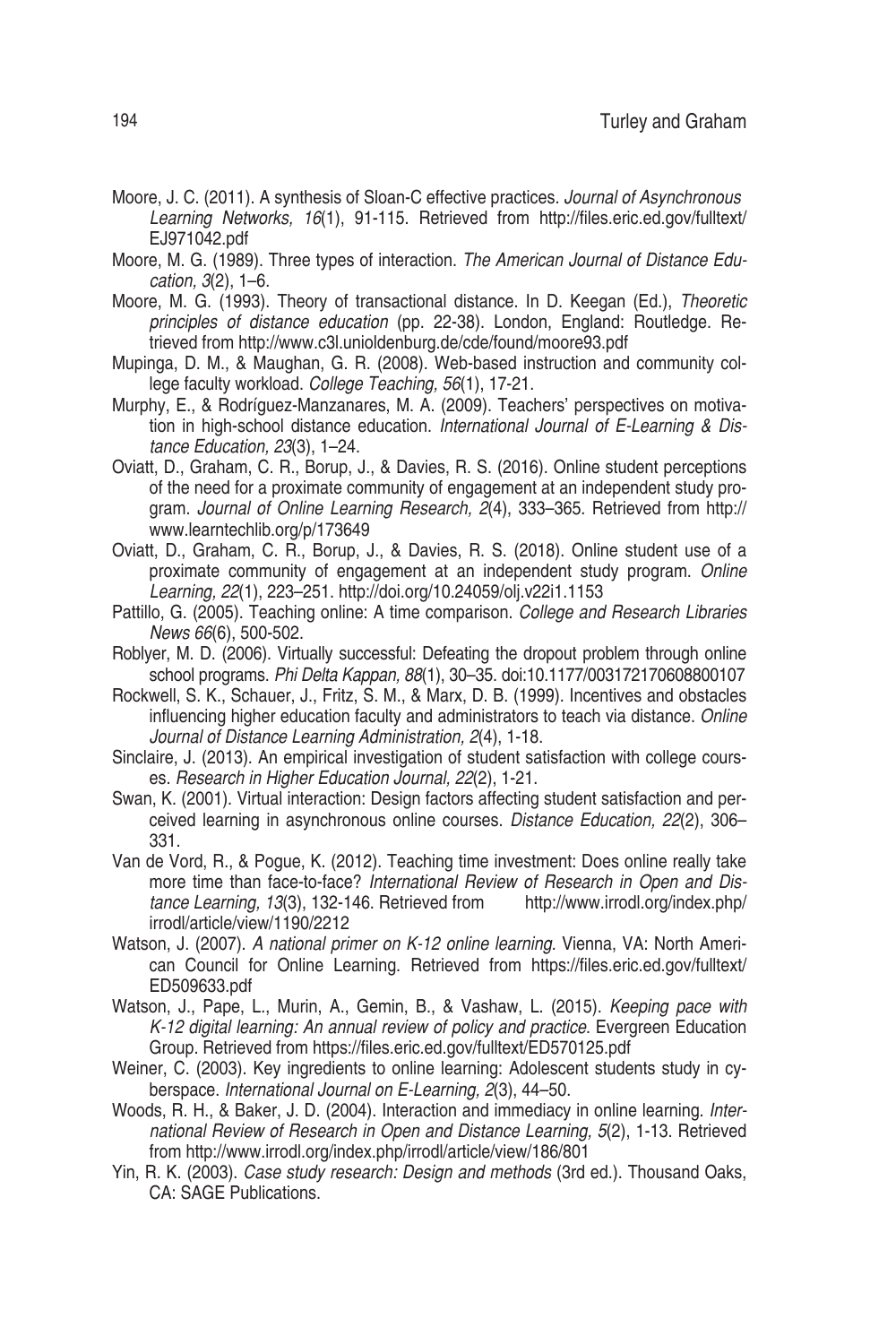# **APPENDIX INSTRUMENTS**

# **Student End-of-Course Evaluation Survey**

Q1 What is your current student status? (Please mark one option that describes you best.)

- $\Omega$  Home school student (high school, middle or junior high school) (1)
- $\overline{Q}$  Junior high or middle school student (3)
- $\bigcirc$  High school student (2)
- $\overline{O}$  University student (currently attending and earning a degree on campus) (4)
- $\bigcirc$  Bachelor of General Studies (5)
- $\bigcirc$  Other college degree-seeking student (formally admitted to another college) (6)
- $\overline{O}$  Seeking admission to a college or university (7)
- $\Omega$  Taking courses for personal interest, not seeking to earn a degree (8)
- $\bigcirc$  Other (Please describe.) (9)

 $Q2$  Please rate your course experience according to the following scale:  $1 = \text{Verv}$ Strongly Disagree,  $2 =$  Strongly Disagree,  $3 =$  Disagree,  $4 =$  Somewhat Disagree,  $5 =$  $=$  Somewhat Agree, 6 = Agree, 7 = Strongly Agree, 8 = Very Strongly Agree, NA = Not applicable

|                                                                                                                                         | (1) | $\overline{2}$<br>(2) | 3<br>(3) | $\overline{4}$<br>(4) | 5<br>(5) | 6<br>(6) | $\overline{7}$<br>(7) | 8<br>(8) | <b>NA</b><br>(0) |
|-----------------------------------------------------------------------------------------------------------------------------------------|-----|-----------------------|----------|-----------------------|----------|----------|-----------------------|----------|------------------|
| The course helped me develop intellectual<br>skills (such as critical thinking, analytical<br>reasoning, integration of knowledge). (1) |     |                       | ∩        |                       | ∩        |          | ∩                     | ∩        |                  |
| The graded assignments were meaningful<br>and helped me apply the concepts taught in<br>the course. (2)                                 | ו   |                       | 0        |                       | ∩        |          | ∩                     |          |                  |
| The learning material was engaging and<br>intellectually stimulating. (3)                                                               | . . |                       | ∩        | ∩                     | ∩        |          | ∩                     | ີ 1      |                  |
| The instructor or tutor provided useful<br>feedback on my assignments. (9)                                                              | ິ   |                       | ∩        | ∩                     | ⌒        |          | ∩                     | Ω        |                  |
| The instructor or tutor responds responded<br>to my questions in a timely manner. (4)                                                   | ∩   | ∩                     | ∩        | ∩                     | ∩        |          | ∩                     | ∩        |                  |
| This course was challenging. (11)                                                                                                       | 0   | ( )                   | ∩        | ∩                     | ∩        | ∩        | ∩                     | ∩ )      |                  |
| I learned a great deal in this course. (12)                                                                                             |     |                       | Ω        |                       |          |          | ∩                     |          |                  |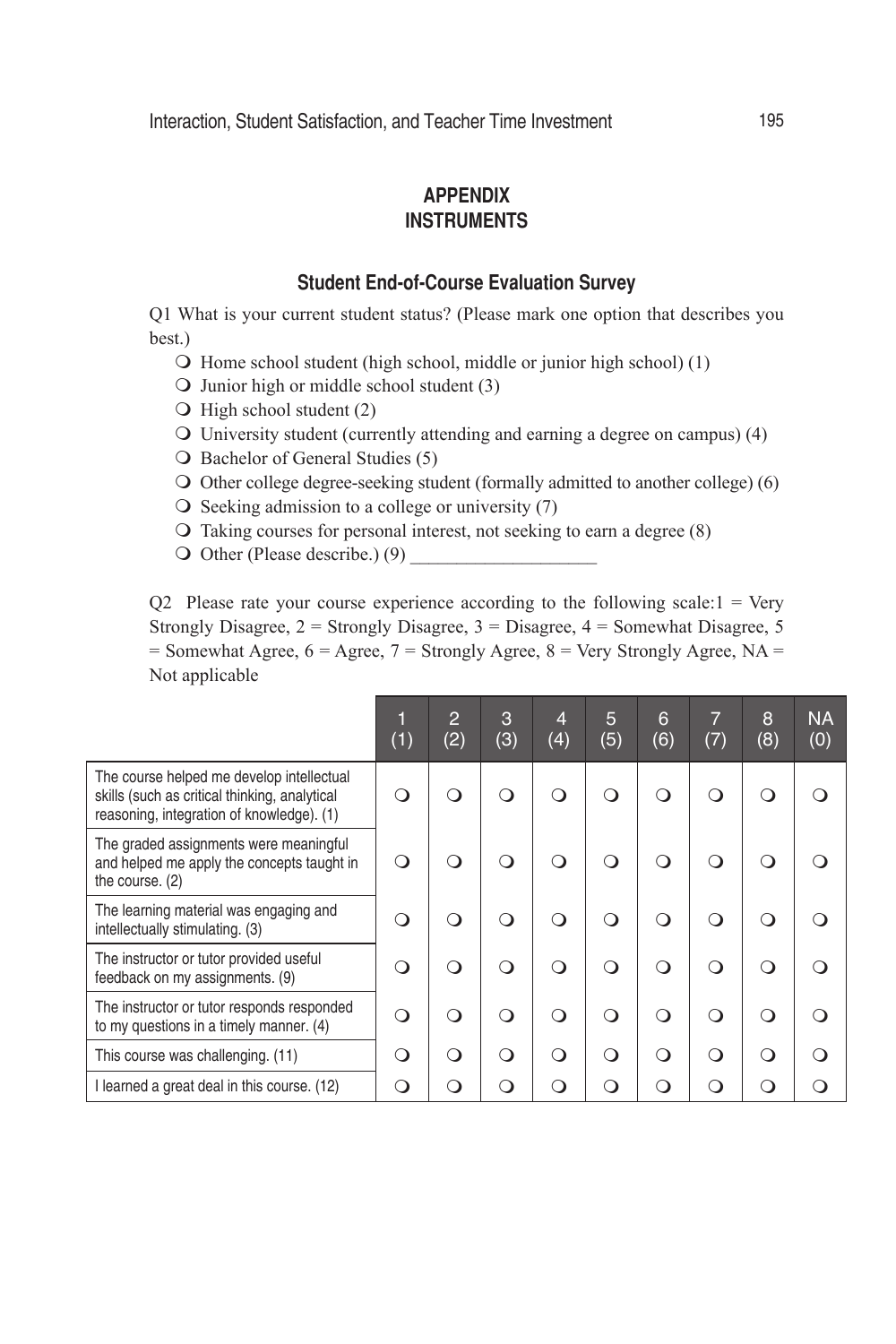Q3 Please comment on the strengths and/or weaknesses of the course material:

Q4 Please indicate an overall rating for your instructor:

- $\bigcirc$  Very Poor (1)
- $\overline{Q}$  Poor (2)
- $\bigcirc$  Somewhat Poor (3)
- $\overline{Q}$  Fair (4)
- $\bigcirc$  Good (5)
- $\overline{O}$  Very Good (6)
- $\overline{O}$  Excellent (7)
- $\bigcirc$  Exceptional (8)

Q5 Please comment on the strengths and/or weaknesses of your instructor:

Q6 How did you contact customer support while taking the course? Select all that apply.

- $\bigcirc$  I did not contact customer service. (1)
- $\overline{Q}$  phone (2)
- $\overline{O}$  email (3)
- $\bigcirc$  fax (4)
- $\overline{Q}$  chat (5)
- $\overline{O}$  in person (6)
- $\bigcirc$  mail (7)

Q7 Please rate your customer service experience. You may skip this question if you did not contact customer support.

|                        | Very<br>Poor $(1)$ | <b>Poor</b><br>(2) | Somewhat<br>Poor $(3)$ | Fair<br>(4) | Good<br>(5) | Very<br>Good<br>(6) | Excellent<br>(7) | Exceptional<br>(8) |
|------------------------|--------------------|--------------------|------------------------|-------------|-------------|---------------------|------------------|--------------------|
| Accuracy (1)           |                    | a                  | O                      |             |             | O                   | O                |                    |
| Timeliness (2)         |                    | Q                  | $\circ$                |             | Ő           | Q                   | $\cup$           |                    |
| Professionalism<br>(3) | O                  | Q                  | O                      |             | Q           |                     |                  |                    |

Q8 Please help us understand your rating of our customer service: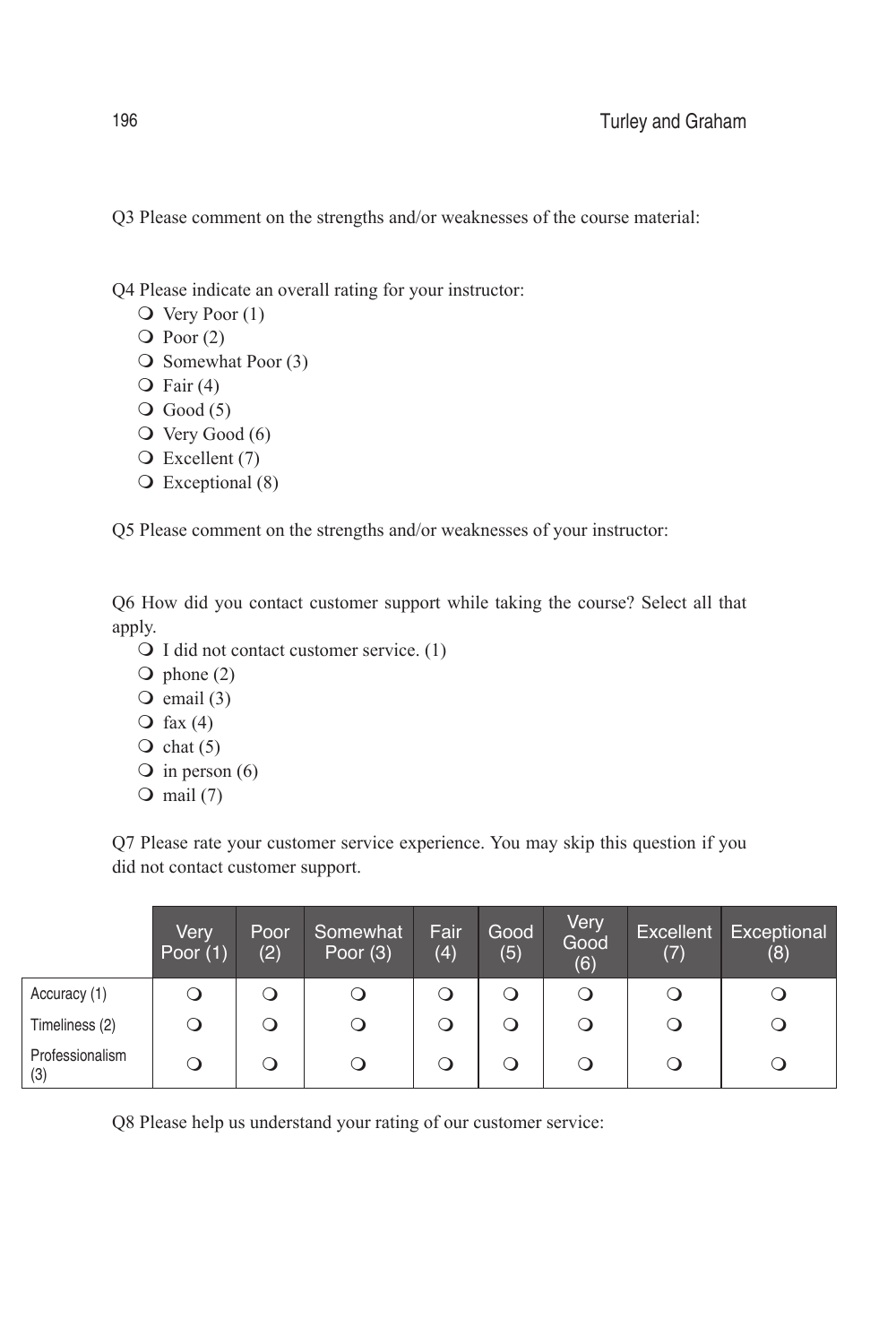## Q9 Overall Experience

|                                                                    | Yes | No |
|--------------------------------------------------------------------|-----|----|
| Did you achieve the goals you had when you started the course? (1) |     |    |
| Would you recommend this program to a friend? (2)                  |     |    |
| Overall, were you satisfied with your experience? (3)              |     |    |

Q10 Comparing this course with other courses you have taken (online or in person), please indicate an overall rating from the following:

- $\overline{O}$  Very Poor (1)
- $\overline{Q}$  Poor (2)
- $\bigcirc$  Somewhat Poor (3)
- $\overline{Q}$  Fair (4)
- $\bigcirc$  Good (5)
- $\overline{O}$  Very Good (6)
- $\bigcirc$  Excellent (7)
- $\bigcirc$  Exceptional (8)

Q11 The instructor and course contributed to the Mission of the University:

- $\overline{O}$  Very Strongly Disagree (1)
- $\overline{\mathsf{O}}$  Strongly Disagree (2)
- $\overline{O}$  Disagree (3)
- $\overline{O}$  Somewhat Disagree (4)
- $\overline{O}$  Somewhat Agree (5)
- $\overline{O}$  Agree (6)
- $\bigcirc$  Strongly Agree (7)
- $\overline{O}$  Very Strongly Agree (8)
- $\bigcirc$  Not Applicable (9)

Q12 Why did you choose to take this course through this program?